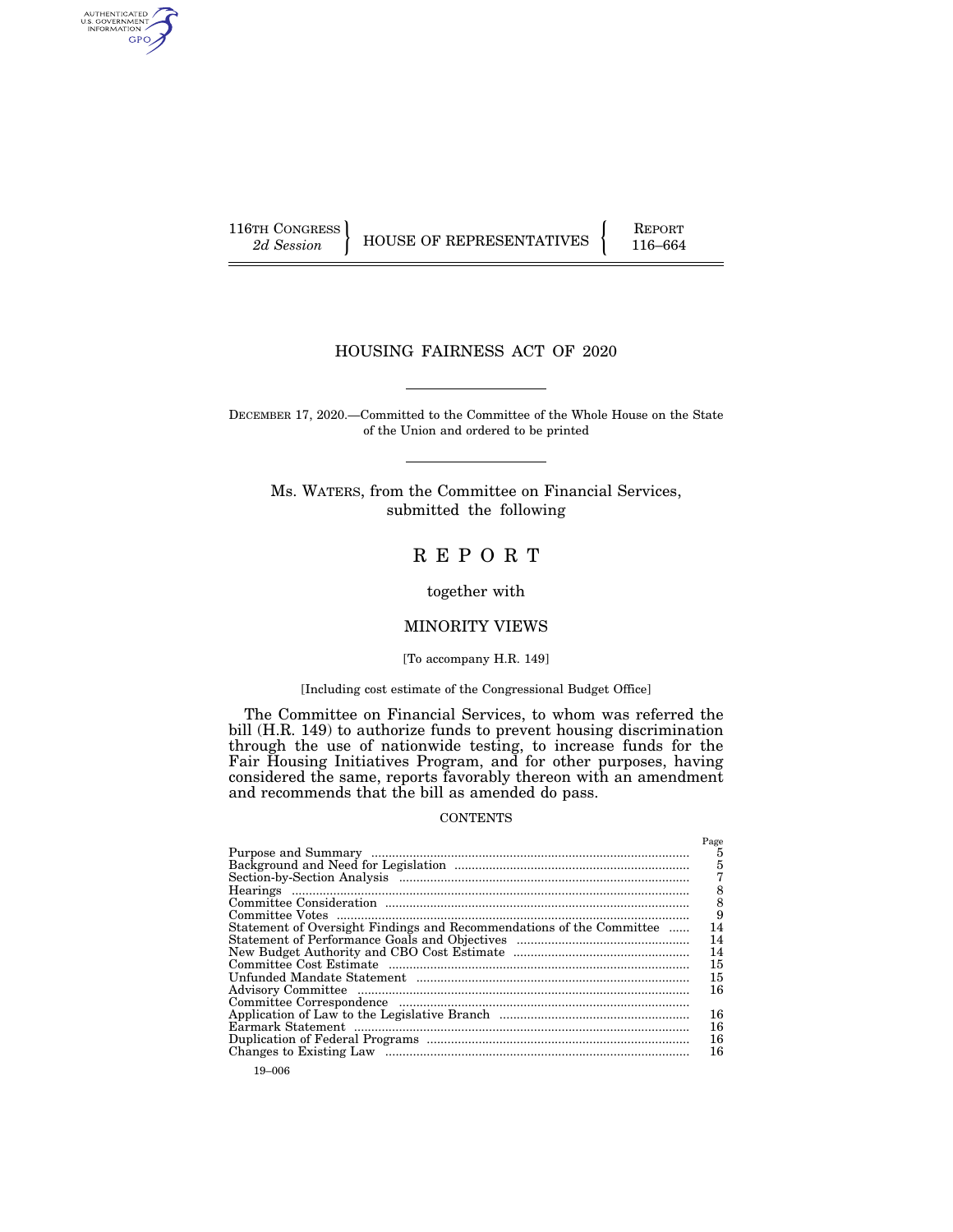The amendment is as follows:

Strike all after the enacting clause and insert the following:

#### **SECTION 1. SHORT TITLE.**

This Act may be cited as the ''Housing Fairness Act of 2020''.

**SEC. 2. TESTING FOR DISCRIMINATION.** 

(a) ELIGIBLE ACTIVITY UNDER FHIP.—Subsection (a) of section 561 of the Housing and Community Development Act of 1987  $(42 \text{ U.S.C. } 3616a(a))$  is amended—

(1) in the matter preceding paragraph (1), by inserting after ''discriminatory housing practices" the following: "or, in the case of grants or contracts for activities under paragraph (3) with qualified private, non-profit fair housing enforcement organizations that have demonstrated expertise in managing and implementing regional or national testing programs to address systemic fair housing issues'';

 $(2)$  in paragraph  $(1)$ , by striking "and" at the end;

(3) in paragraph (2), by striking the period at the end and inserting ''; and''; and

(4) by adding at the end the following:

''(3) programs of regional or national testing and investigations to (i) detect and document differences in the treatment of persons seeking to rent or purchase housing or obtain or refinance a home mortgage loan, and measure patterns of differential treatment because of the status of a renter, home buyer, or borrower as a member of the protected classes under the Fair Housing Act (42 U.S.C. 3601 et seq.), and (ii) measure the prevalence, nature, and extent of discriminatory practices covered under the Fair Housing Act.

The results of any testing and investigations pursuant to paragraph (3) may be used as the basis for the Secretary, or any Federal agency authorized to bring such an enforcement action, or any State or local government or agency, public or private nonprofit organization or institution, or other aggrieved parties as defined by title VIII of the Civil Rights Act of 1968 or other substantially equivalent State or local fair housing law, or other public or private entity that the Secretary has entered into a contract or cooperative agreement with under this section to commence, undertake, or pursue any investigation or enforcement action to remedy any discriminatory housing practice (as such term is defined in section 802 of the Fair Housing Act (42 U.S.C. 3602)) uncovered as a result of such testing and investigations. Testing conducted pursuant to paragraph (3) shall not constitute a violation of any provision of criminal law or the Truth in Lending Act (15 U.S.C. 1601 et seq.)

(b) REGULATIONS.—Not later than the expiration of the 180-day period beginning on the date of the enactment of this Act, the Secretary of Housing and Urban Development shall issue regulations that apply the minimum tester training standards required under section 125.107 of title 24, Code of Federal Regulations, to organizations conducting testing under section 561(a)(3) of the Housing and Community Development Act of 1987, as added by the amendment made by subsection  $(a)(4)$  of this section. Any subsequent amendments, changes, and updates to such minimum standards shall apply to all activities under such section 561.

#### **SEC. 3. FAIR HOUSING INITIATIVES PROGRAM.**

(a) AMENDMENTS TO PROGRAM.—Section 561 of the Housing and Community Development Act of 1987 (42 U.S.C. 3616a) is amended—

 $(1)$  in subsection  $(b)$ -

(A) in paragraph (1), by inserting ''qualified'' before ''private nonprofit fair housing enforcement organizations,''; and

(B) in paragraph (2), by inserting ''qualified'' before ''private nonprofit fair housing enforcement organizations,";

(2) in subsection (c), by adding at the end the following:

''(3) PROGRAM-EARNED INCOME.—No restrictions on the use of program-earned income received by qualified fair housing enforcement organizations shall apply after the grant period for such organization ends.'';

 $(3)$  in subsection  $(d)$ -

(A) in paragraph (1)—

 $(i)$  in subparagraph  $(C)$ , by striking "and" at the end;

(ii) in subparagraph (D), by striking the period and inserting "; and"; and

(iii) by adding after subparagraph (D) the following:

"(E) websites and other media outlets."

(B) in paragraph (2), by striking "or other public or private entities" and inserting ''or other public or private nonprofit entities'';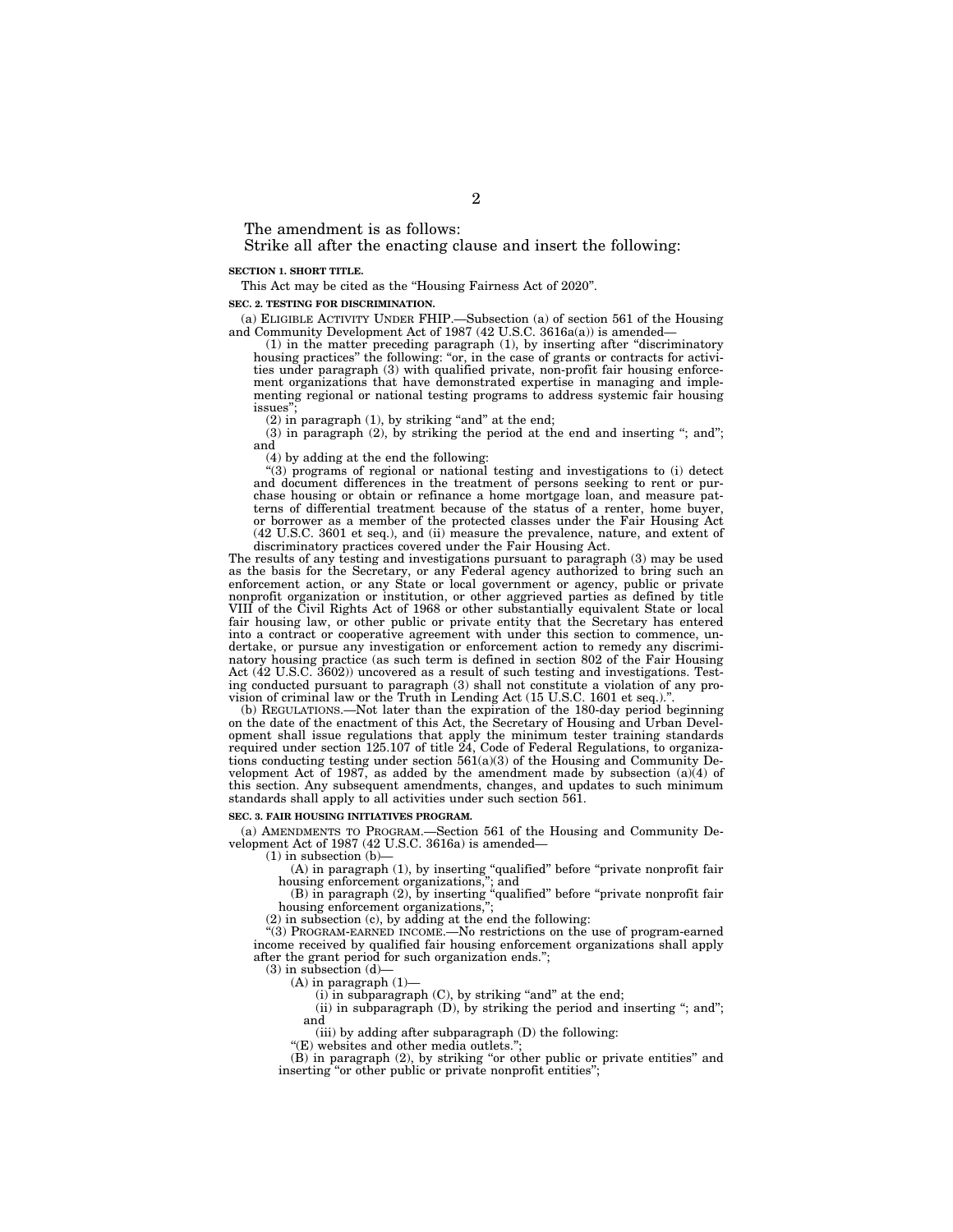(C) in paragraph (3), by striking ''or other public or private entities'' and inserting ''or other public or private nonprofit entities''; and

(D) by adding at the end the following<br>"(4) LIMITATION.—Notwithstanding any ot -Notwithstanding any other provision of this section, a State or local agency certified by the Secretary under section 810(f) of the Fair Housing Act may receive assistance under this subsection only to carry out activities eligible for assistance under this subsection in areas in which no qualified fair housing enforcement organization is available to carry out such activities.

''(5) ELIGIBILITY.—Notwithstanding any other provision of this section, if an award of funding under subsection (b) for multiple fiscal years has been made to a qualified fair housing enforcement organization, such organization is, subject only to the availability of amounts provided in appropriation Acts, eligible to receive funding under this subsection for each fiscal year covered by such award under subsection (b).'';

 $(4)$  in subsection  $(e)$ 

(A) in paragraph (1) by striking "Banking, Finance and Urban Affairs" and inserting "Financial Services"; and

(B) by adding at the end the following: ''(2) PRIORITY.—In providing assistance under this section with respect to metropolitan statistical areas for which there are multiple applications for such assistance, the Secretary shall give priority to applications submitted by qualified fair housing enforcement organizations that have experience in conducting fair housing enforcement activities.'';

(5) by striking subsection (g) and inserting the following:

"(g) AUTHORIZATION OF APPROPRIATIONS.

''(1) IN GENERAL.—There are authorized to be appropriated to carry out this section—

"(A)  $$58,000,000$  for each of fiscal years 2021 through 2025, of which-''(i) \$55,000,000 shall be available for any activities under this section other than programs under subsection  $(a)(3)$ , of which-

''(I) not less than \$38,000,000 shall be for private enforcement initiatives authorized under subsection (b);

"(II) not less than  $$1,500,000$  shall be for the fair housing organizations initiative under subsection (c);

''(III) not less than \$10,000,000 shall be for the education and outreach initiative under subsection (d), of which—

"(aa) at least \$8,000,000 shall be for local education and outreach activities; and

''(bb) at least \$2,000,000 shall be for national media activities; and

''(IV) any remaining amounts shall be used for any program activities authorized under this section; and

''(ii) \$3,000,000 shall be available only for programs under subsection  $(a)(3)$ ; and

"(B)  $\frac{1}{2}70,000,000$  for each of fiscal years 2026 through 2031, of which— "(i) for each such fiscal year,  $$65,000,000$  shall be available for any

activities under this section other than programs under subsection  $(a)(3)$ , of which-

" $(1)$  not less than \$44,000,000 shall be for private enforcement initiatives authorized under subsection (b);

 $^{\cdot\cdot}$ (II) not less than \$1,500,000 shall be for the fair housing organizations initiative under subsection (c);

''(III) not less than \$12,500,000 shall be for the education and outreach initiative under subsection (d), of which—

"(aa) at least  $$10,000,000$  shall be for local education and outreach activities; and

''(bb) at least \$2,500,000 shall be for national media activities; and

''(IV) any remaining amounts shall be used for any program activities authorized under this section; and

"(ii) for each such fiscal year \$5,000,000 shall be available only for programs under subsection (a)(3). "(2) AVAILABILITY.—Any amount appropriated under this section shall remain

available until expended to carry out the provisions of this section. ''(3) AWARD OF FUNDING.—Within 90 days after the date of the enactment of

any Act making amounts available to carry out this section, the Secretary shall issue a Notice of Funding Availability with respect to such amounts and, within 180 days after such date of enactment, the Secretary shall award such amounts.'';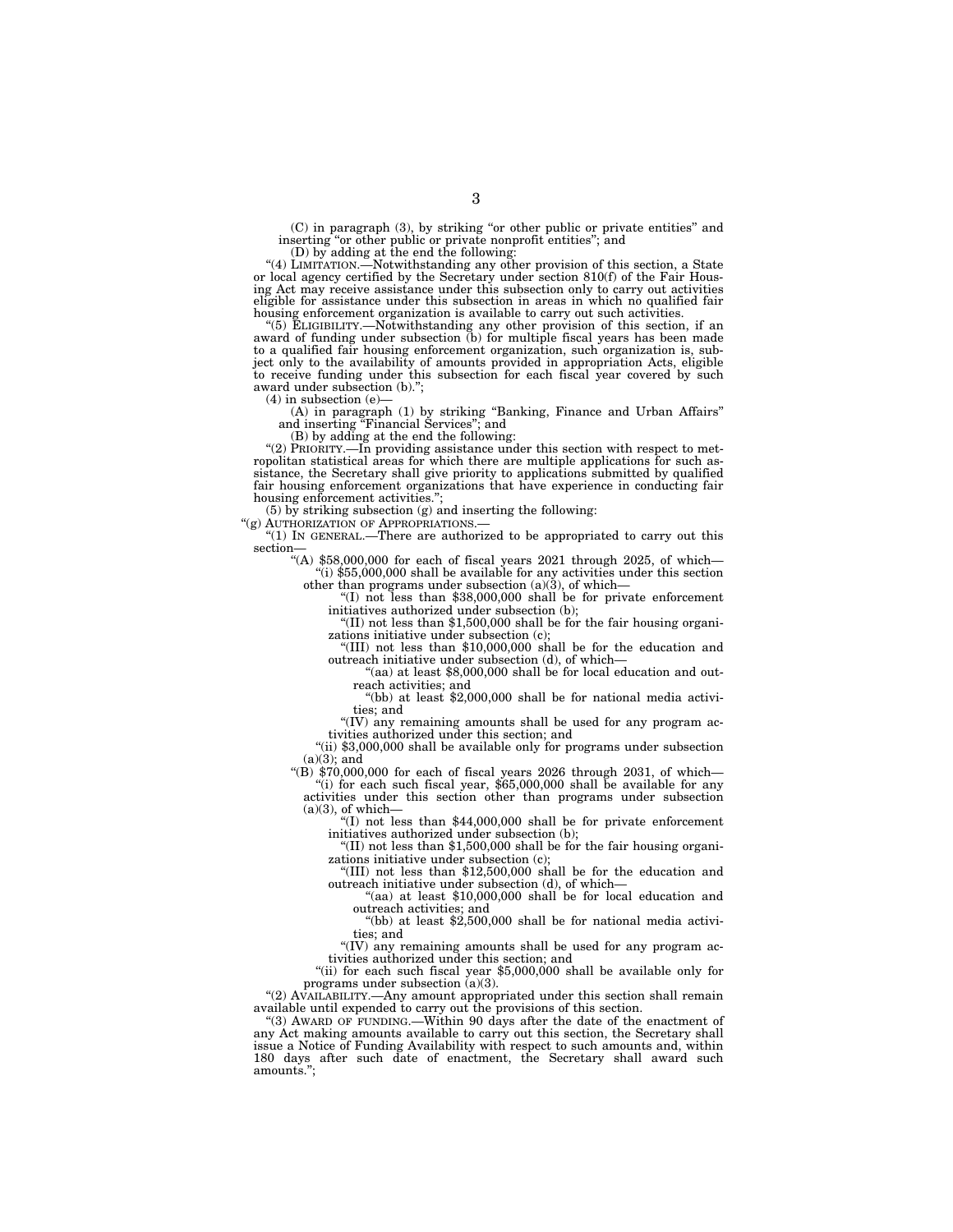$(6)$  in subsection  $(h)(1)$ , in the matter following subparagraph  $(C)$ , by inserting "and meets the criteria described in subparagraphs  $(A)$  and  $(C)$ " before the period at the end; and

 $(7)$  in subsection  $(i)$ 

(A) in the matter preceding paragraph (1), by inserting "regarding such

preceding fiscal year," after "comprehensive report"; and<br>
(B) in paragraph (2), by striking "and the use of such funds during the<br>
preceding fiscal year" and inserting ", the use of such funds during the pre-<br>
ceding fisc available and accessible to protected classes under the Fair Housing Act (42 U.S.C. 3601 et seq.)''.

(b) STUDY.—The Secretary of Housing and Urban Development shall conduct a study to determine the feasibility, efficiency, and effectiveness of converting the Fair Housing Initiatives Program under section 561 of the Housing and Community De-velopment Act of 1987 (42 U.S.C. 3616a) into a noncompetitive, entitlement program to provide general operating funding to qualified fair housing organizations, the ap-propriate levels of funding for such a program taking into consideration the number of such qualified funding recipients, and what factors should be considered in pro-viding for an equitable distribution to qualified recipients of funding. The Secretary shall submit a report to the Congress setting forth the results of the study under this subsection not later than the expiration of the 12-month period beginning on the date of the enactment of this Act, which shall include any recommendations regarding such conversion of the program.

**SEC. 4. SENSE OF CONGRESS.** 

It is the sense of Congress that the Secretary of Housing and Urban Development should—

 $(1)$  fully comply with the requirements of section 561 $(d)$  of the Housing and Community Development Act of 1987 (42 U.S.C. 3616a(d)) to establish, design, and maintain a national education and outreach program to provide a centralized, coordinated effort for the development and dissemination of-

(A) materials and information about the fair housing rights of individuals who seek to rent, purchase, sell, or facilitate the sale of a home; and

(B) materials and information about the fair housing responsibilities of industry professionals providing products and services covered under the Fair Housing Act (42 U.S.C. 3601 et seq.);

(2) expend for such education and outreach programs all amounts appropriated for such programs;

(3) fully reinstate the regulations promulgated on July 16, 2015 (80 Fed. Reg. 42271), regarding the fair housing obligations of each recipient of Federal hous-ing and community development funds to affirmatively further fair housing, as that term is defined under title VIII of the Civil Rights Act of 1968 (42 U.S.C. 3601 et seq.); and

(4) fully comply with the requirements of section 810(a) of the Fair Housing Act  $(42 \text{ U.S.C. } \hat{3610} \text{(a)}).$ 

#### **SEC. 5. GRANTS TO PUBLIC AND PRIVATE ENTITIES TO STUDY HOUSING DISCRIMINATION.**

(a) GRANT PROGRAM.—The Secretary of Housing and Urban Development shall carry out a competitive matching grant program to assist public and private nonprofit organizations in—

(1) conducting studies that examine issues regarding housing discrimination and segregation and the Fair Housing Act, including—

(A) the causes of housing discrimination and segregation, including their effects on members of protected classes under the Fair Housing Act, and their effects on education, poverty, economic development, health, and other socioeconomic factors;

(B) the incidence, causes, and effects of housing discrimination and segregation based on personal characteristics not protected under the Fair Housing Act, including—

(i) veteran and military status; and

(ii) source of income;

(C) the ways in which the use of algorithms and artificial intelligence in the housing and mortgage lending markets impact the availability of housing for protected classes under the Fair Housing Act, including the use of digital and online platforms in the advertising and provision of housing and other services covered under the Fair Housing Act; or

(D) any additional topics of study related to the implementation and expansion of the Fair Housing Act; or

(2) implementing pilot projects that test solutions that will help prevent or alleviate housing discrimination and segregation.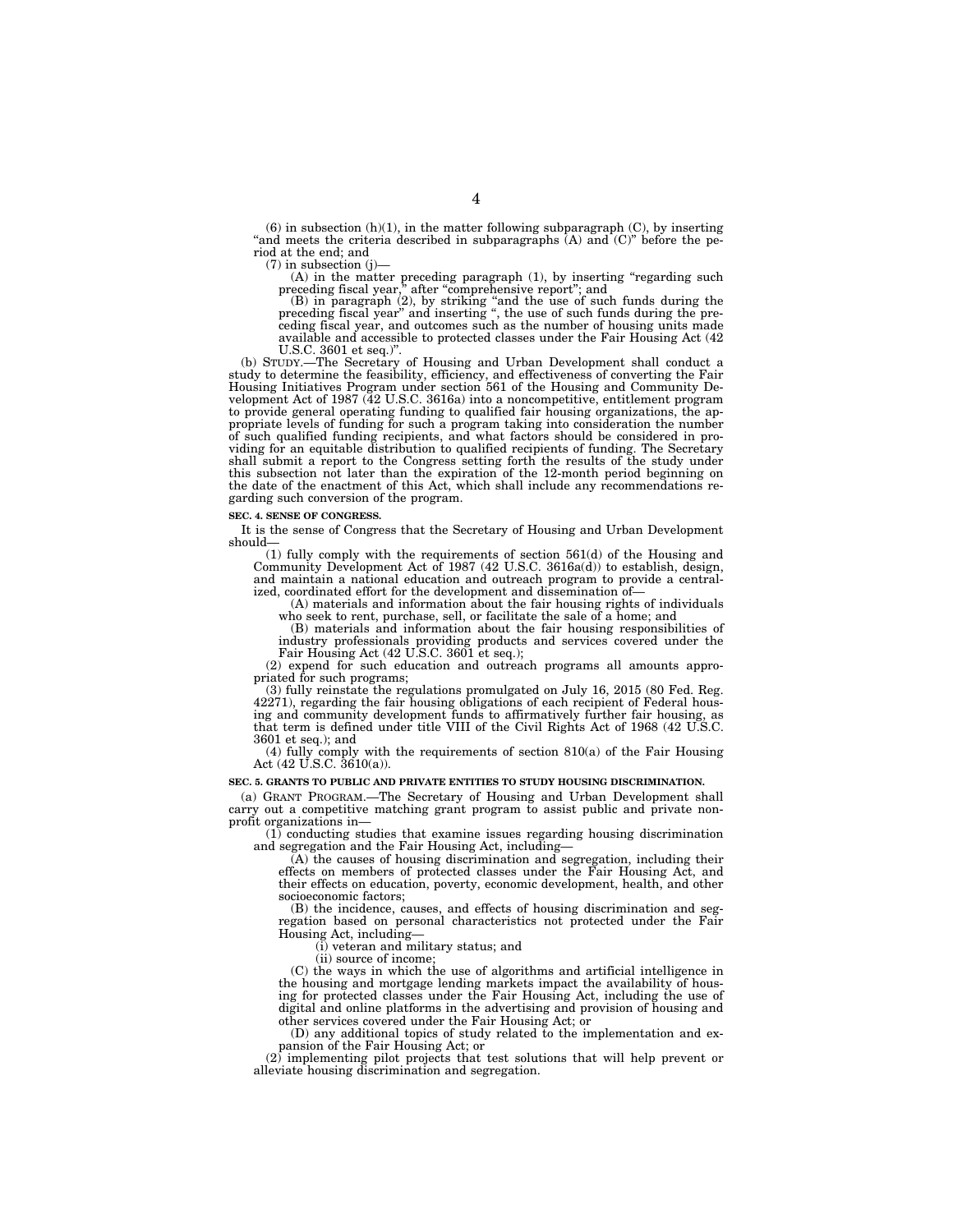A grant under this section may provide funding to an organization for only activities under paragraph (1) or paragraph (2) or for activities under both paragraph (1) and (2).

(b) ELIGIBILITY.—To be eligible to receive a grant under this section, a public or private nonprofit organization shall—

(1) submit an application to the Secretary of Housing and Urban Development, containing—

(A) the issues the applicant will address and a justification for the need to address such issues;

(B) the applicant's experience in formulating or carrying out programs or activities described in this section; and

(C) the geographical area and period of time to be studied;

(2) agree to provide matching non-Federal funds for 10 percent of the total amount of the grant, which matching funds may include monetary donations and items donated on an in-kind contribution basis; and

(3) meet the requirements of a qualified fair housing enforcement organization, as such term is defined in section 561(h) of the Housing and Community Development Act of 1987 (42 U.S.C. 3616a(h)).

(c) PARTNERSHIPS WITH ACADEMIC INSTITUTIONS.—A public or private nonprofit organization applying for a grant under this section may partner with an academic or educational organization or institution for the purpose of carrying out activities assisted with such grant amounts.

(d) REPORT.—The Secretary of Housing and Urban Development shall submit a report to the Congress on a biennial basis that provides a detailed summary of the results of the comprehensive studies and pilot projects carried out under subsection (a), together with any recommendations or proposals for legislative or administrative actions to address any issues raised by such studies. The Secretary may submit the reports required under this subsection as part of the reports prepared in accordance with paragraphs (2) and (6) of section 808(e) of the Fair Housing Act (42 U.S.C. 3608(e)) and section 561(j) of the Housing and Community Development Act of 1987 (42 U.S.C. 3616a(j)).

(e) AUTHORIZATION OF APPROPRIATIONS.—There are authorized to be appropriated to carry out the provisions of this section \$5,000,000 for each of fiscal years 2021 through 2025.

#### **SEC. 6. LIMITATION ON USE OF FUNDS.**

None of the funds made available under this Act, or the amendments made by this Act, may be used for any political activities, political advocacy, or lobbying (as such terms are defined by Circular A–122 of the Office of Management and Budget, entitled "Cost Principles for Non-Profit Organizations"), or for expenses for travel to engage in political activities or preparation of or provision of advice on tax returns.

## PURPOSE AND SUMMARY

On January 3, 2019, Representative Al Green introduced H.R. 149, the "Housing Fairness Act of 2020," which would authorize increased funding for the Department of Housing and Urban Development's (HUD) Fair Housing Initiatives Program (FHIP) and make a number of reforms to FHIP. It would also establish a new competitive matching grant program at HUD to support comprehensive studies of the causes and effects of ongoing discrimination and segregation, and the implementation of pilot projects to test solutions.

## BACKGROUND AND NEED FOR LEGISLATION

The Fair Housing Act of 1968 made discrimination in the housing market illegal based on race, color, sex, religion, national origin, disability, and familial status, and required that HUD enforce the law. Later, Congress went on to authorize HUD's Fair Housing Initiatives Program (FHIP) in 1987 under Section 561 of the Housing and Community Development Act to support the work of private fair housing organizations conducting local fair housing com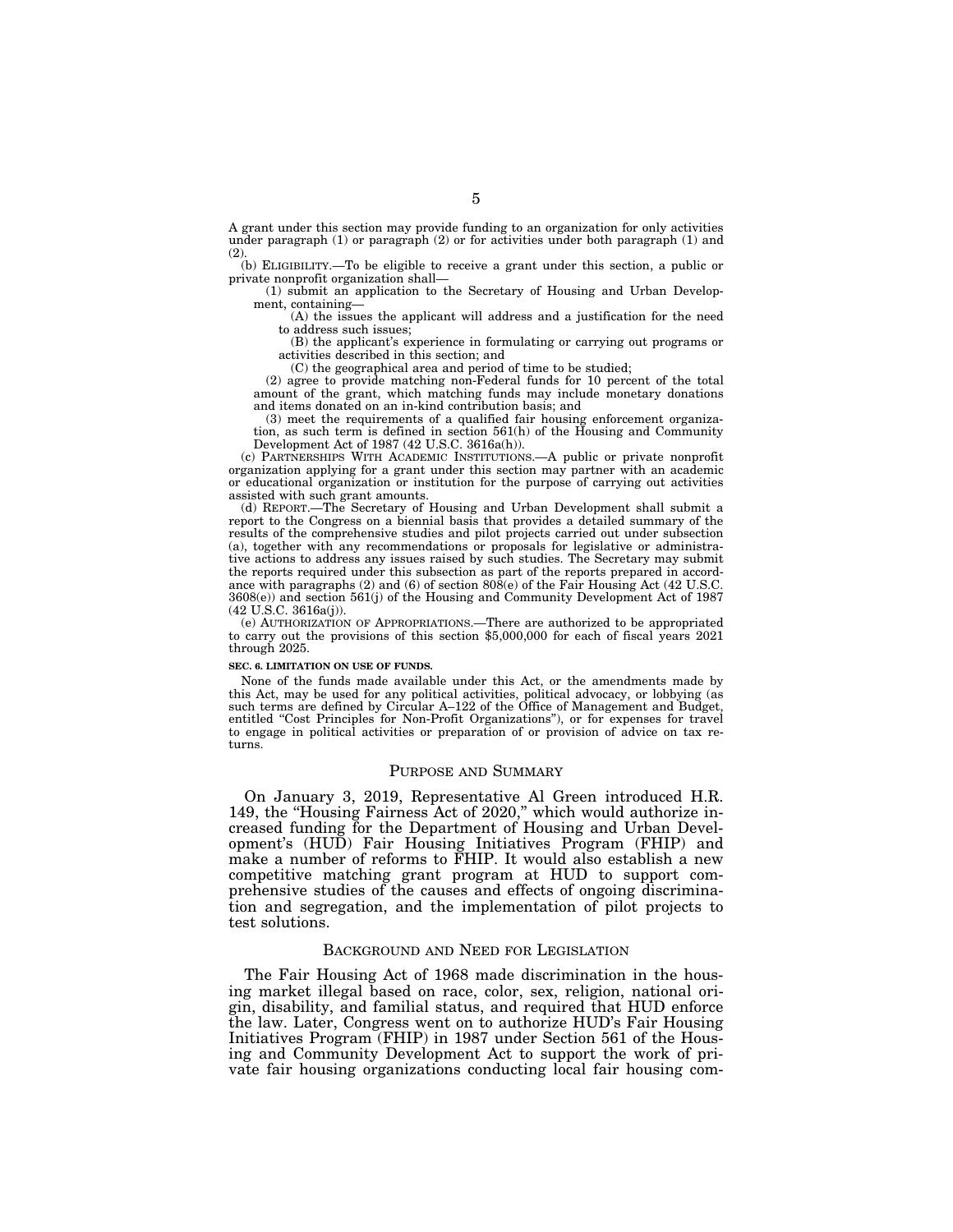plaint intake, private investigations, and public education and outreach, among other activities.

Since its inception, FHIP has become a central component of the nation's fair housing enforcement infrastructure. FHIP grantee organizations processed over 75 percent of all housing discrimination complaints in 2018—three times the amount of complaints processed by all federal agencies. Yet, FHIP funding levels and the activities allowed under the program constrain enforcement needs in the face of a rapidly evolving  $\overline{U}$ .S. housing market, increased housing discrimination complaints, and documentation of ongoing industry practices that are in direct violation of federal Fair Housing law.<br>H.R. 149, as reported by the Committee, authorizes a total of

\$735 million over 11 fiscal years to support the federal government's responsibility to enforce the Fair Housing Act. This includes: FHIP reauthorization of \$665 million over 11 fiscal years, authorization of \$45 million for new eligible FHIP activities over 11 fiscal years, and authorization of \$25 million over five fiscal years for a new competitive matching grant program. These amounts were requested by NFHA and reflect their estimates of the funding levels necessary to support the activities authorized in this bill. The bill makes several reforms to FHIP that include the addition of eligible activities under a new National Testing Initiative that will allow national investigations into housing discrimination that are currently prohibited. The bill also requires HUD to fully comply with and expend all funds made available for education and outreach activities under FHIP, reinstate the 2015 Affirmatively Furthering Fair Housing Rule, and fully comply with all complaint intake, investigation, and response requirements under the Fair Housing Act. Finally, the bill creates a competitive matching grant program at HUD to support comprehensive, publicly available studies of the causes and effects of ongoing housing discrimination and segregation, as well as the implementation of pilot projects to test solutions.

H.R. 149 is supported by: the National Fair Housing Alliance, The Leadership Conference on Civil and Human Rights, NAACP, the Center for Responsible Lending, the National Low Income Housing Coalition, the National Association of Realtors, the Asian Real Estate Association of America, the National Association of Real Estate Brokers, the National Association of Hispanic Real Estate Professionals, the Appraisal Institute, Americans for Financial Reform, and National CAPACD, the Consortium for Citizens with Disabilities Housing Task Force, the National Action Network, the National LGBTQ Task Force Action Fund, The Arc, and the 48 following nonprofit organizations from 20 states across the country: Center for Fair Housing, Inc., Southwest Fair Housing Council, Eden Council for Hope and Opportunity, Western Center in Law & Poverty, Fair Housing Council of Riverside County, Inc., San Jose Law Foundation of Silicon Valley, Fair Housing Advocates of Northern California, Fair Housing Council of Orange County, Santa Ana Public Law Center, Santa Clara Project Sentinel, Connecticut Fair Housing Center, Equal Rights Center, Georgetown University Law Center—Civil Rights Clinic, Fair Housing Center of the Greater Palm Beaches, Housing Opportunities Project for Excellence (HOPE), Inc., Savannah-Chatham Council on Disability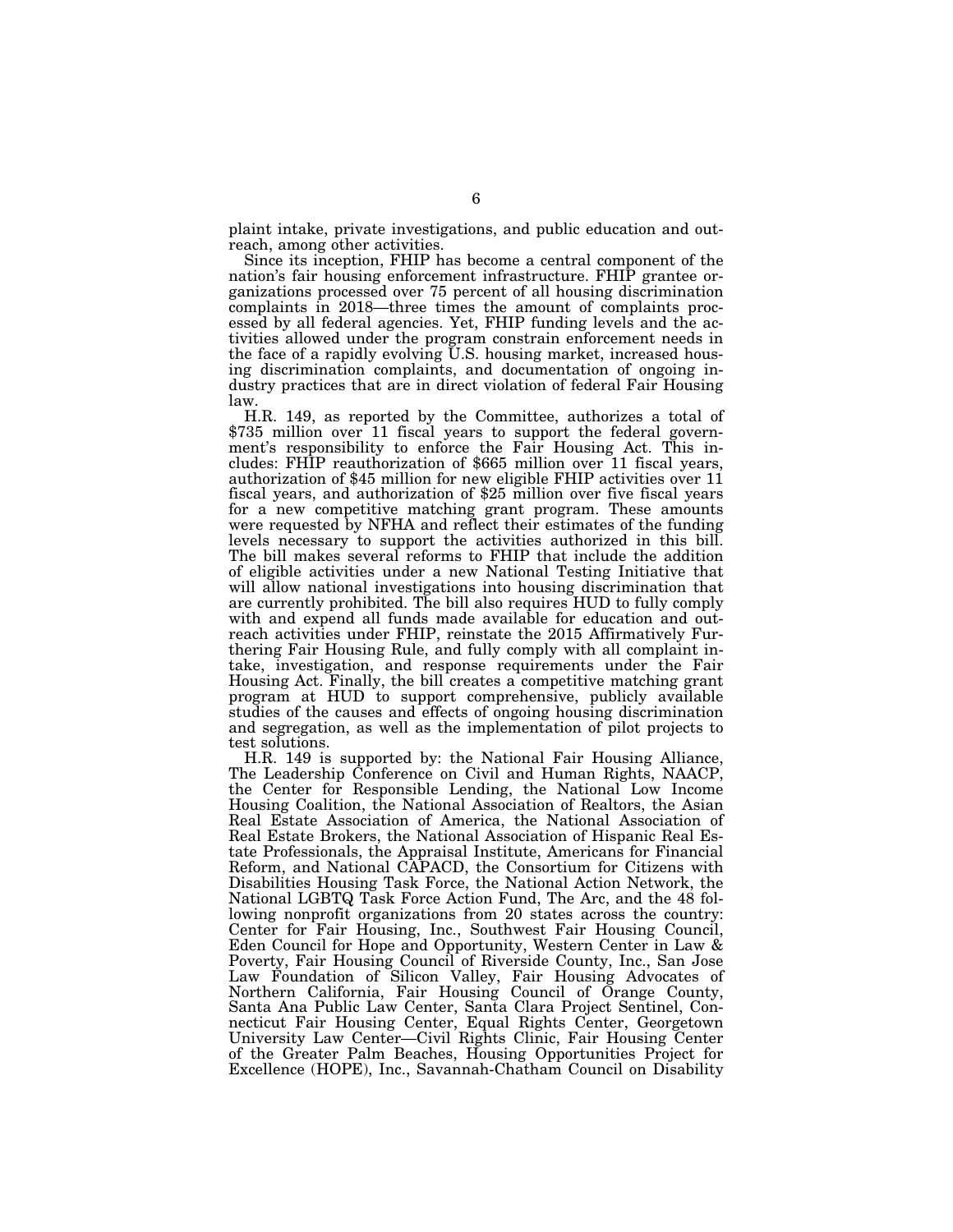Issues, Atlanta Metro Fair Housing Services, Inc., Savannah-Chatham County Fair Housing Council, Inc., Intermountain Fair Housing Council, Access Living of Metropolitan Chicago, Chicago United for Equity, Housing Action Illinois, Housing Choice Partners, Speak Up Chicago, South Suburban Housing Center, HOPE Fair Housing Center, Louisiana Fair Housing Action Center, Massachusetts Fair Housing Center, Fair Housing Center of Metropolitan Detroit, Fair Housing Center of West Michigan, Fair Housing Center of Southeast & Mid-Michigan, Fair Housing Council of Northern NJ, Long Island Housing Services, Inc., Housing Opportunities Made Equal, Inc., Fair Housing Justice Center, Inc., High Plains Fair Housing Center, Fair Housing Contact Service, Housing Opportunities Made Equal of Greater Cincinnati, Fair Housing Center for Rights & Research, Miami Valley Fair Housing Center, Inc., The Fair Housing Center, Fair Housing Council of Oregon, Fair Housing Rights Center in Southeastern Pennsylvania, Fair Housing Partnership of Greater Pittsburgh, Austin Tenants Council, Greater Houston Fair Housing Center, Fair Housing Council of Greater San Antonio, Fair Housing Center of Washington.

#### SECTION-BY-SECTION ANALYSIS

#### *Section 1. Short title*

This section provides that H.R. 149 may be cited as the ''Housing Fairness Act of 2020.''

## *Section 2. Testing for discrimination*

This section amends subsection (a) of section 561 of the Housing and Community Development Act of 1987 (42 U.S.C. 3616a(a)) to allow for regional and national systemic testing activities under FHIP, which is intended to fund collaborative investigations that address housing discrimination practices that have been observed across geographies. FHIP grantees and the HUD Secretary will be able to take enforcement actions based on the results of these testing and investigation activities.

This section also removes criminal liability for testers conducting full-application lending discrimination testing and authorizes fullapplication lending testing.

## *Section 3. Fair Housing Initiatives Program*

This section further amends section 561 of the Housing and Community Development Act of 1987 (42 U.S.C. 3616a(a)) to streamline FHIP application processes and makes a number of changes to FHIP grantee eligibility requirements to ensure scarce funding goes to mission-drive organizations with the greatest expertise in fair housing. It also clarifies that Education and Outreach Initiative grants under FHIP can be used to disseminate fair housing educational materials and content via websites and other media outlets, and that grantees under the Fair Housing Assistance Program (FHAP) may only apply for FHIP funding when there is no other QFHEO operating in the service area.

The amendments made by this section also remove a requirement that FHIP grantees reimburse the federal government for any settlement or court-ordered funds they receive as a result of grant-funded enforcement activities after the termination of the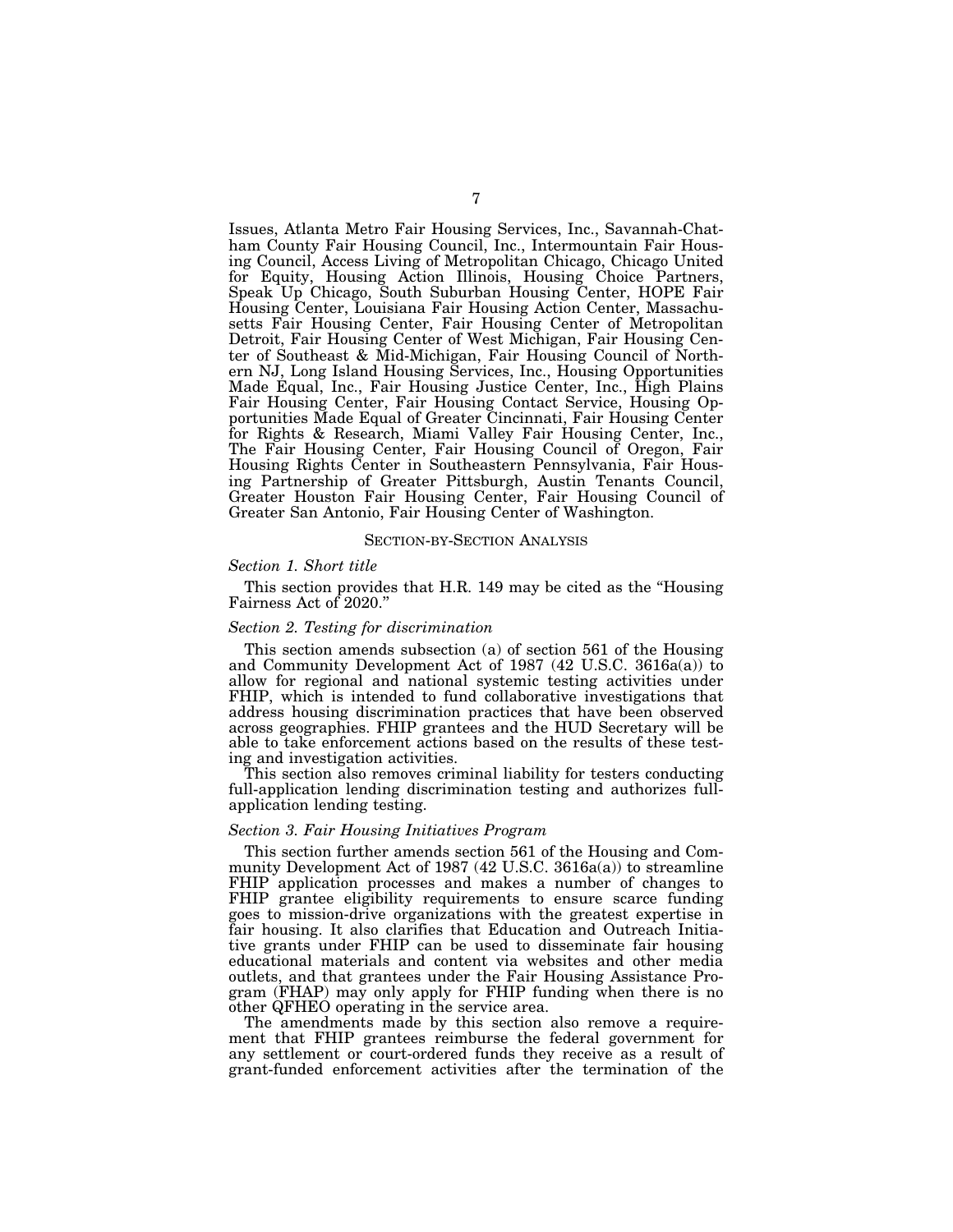grant period to accommodate the multi-year nature of private enforcement work under FHIP.

This section authorizes a total of \$710 million in appropriations for FHIP between fiscal years 2021 and 2031, which are to remain available until expended.

#### *Section 4. Sense of Congress*

This section provides for a Sense of Congress that the HUD Secretary should fully comply with the national education and outreach components of the FHIP program and fully expend all available funding for these activities; fully reinstates the Affirmatively Furthering Fair Housing rule that was promulgated on July 16, 2015; and fully comply with the administrative complaint procedures established under the Fair Housing Act.

## *Section 5. Grants to public and private entities to study housing discrimination*

This section authorizes \$5 million for each of FYs 2021 through 2025 to establish a new competitive matching grant program that supports comprehensive studies on the causes and effects of housing discrimination and residential segregation and to test potential solutions. Grants may also be used to study the incidence, causes, and effects of housing discrimination based on characteristics not currently protected under the Fair Housing Act.

This section requires the Secretary of HUD to report to Congress on a biennial basis about the results of studies and pilot projects funded with grants under this section and to include any legislative or administrative recommendations or proposals raised in such studies.

## *Section 6. Limitation on use of funds*

This section creates a standard prohibition on the use of any funds made available under the Act for political activities, advocacy, or lobbying, the travel expenses associated with those activities, or for the provision of advice on tax returns.

## HEARINGS

For the purposes of section 103(i) of H. Res. 6 for the 116th Congress, the Committee on Financial Services held a hearing on April 2, 2019, entitled ''The Fair Housing Act: Reviewing Efforts to Eliminate Discrimination and Promote Opportunity in Housing'' to consider H.R. 149, as introduced. Testifying before the Committee were: Debby Goldberg, Vice President, Housing Policy and Special Projects, National Fair Housing Alliance; Cashauna Hill, Executive Director, Greater New Orleans Fair Housing Action Center; Kierra Johnson, Deputy Executive Director, National LGBTQ Task Force; Skylar Olsen, Director of Economic Research & Outreach, Zillow Group; and the Minority witness, Salim Furth, Ph.D., Senior Research Fellow, Mercatus Center, George Mason University.

## COMMITTEE CONSIDERATION

The Committee on Financial Services met in open session on February 27, 2020 and ordered H.R. 149 to be reported favorably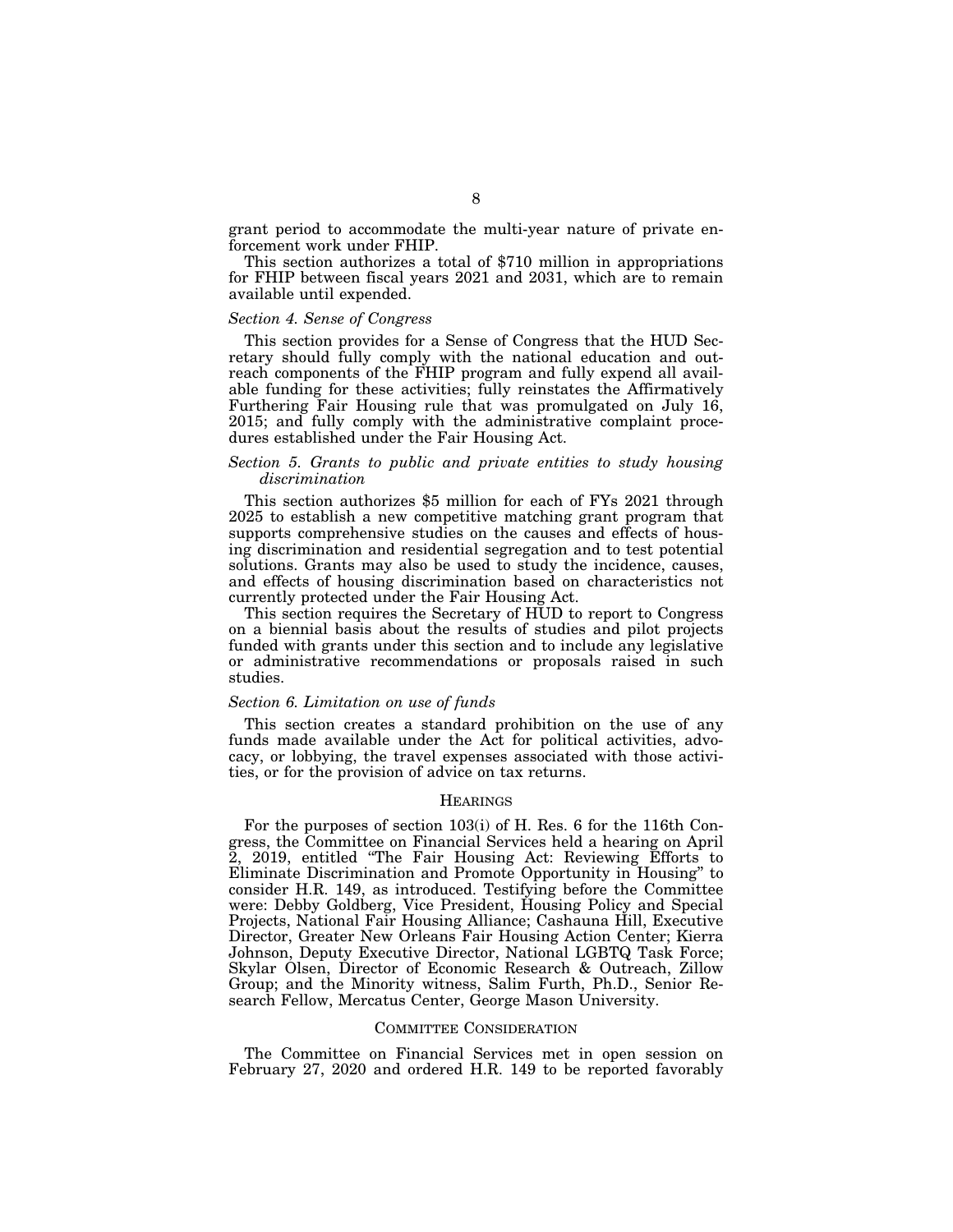to the House with an amendment in the nature of a substitute by a vote of 33 ayes and 25 nays, a quorum being present.

## COMMITTEE VOTES AND ROLL CALL VOTES

In compliance with clause 3(b) of rule XIII of the Rules of the House of Representatives, the Committee advises that the following roll call votes occurred during the Committee's consideration of H.R. 149: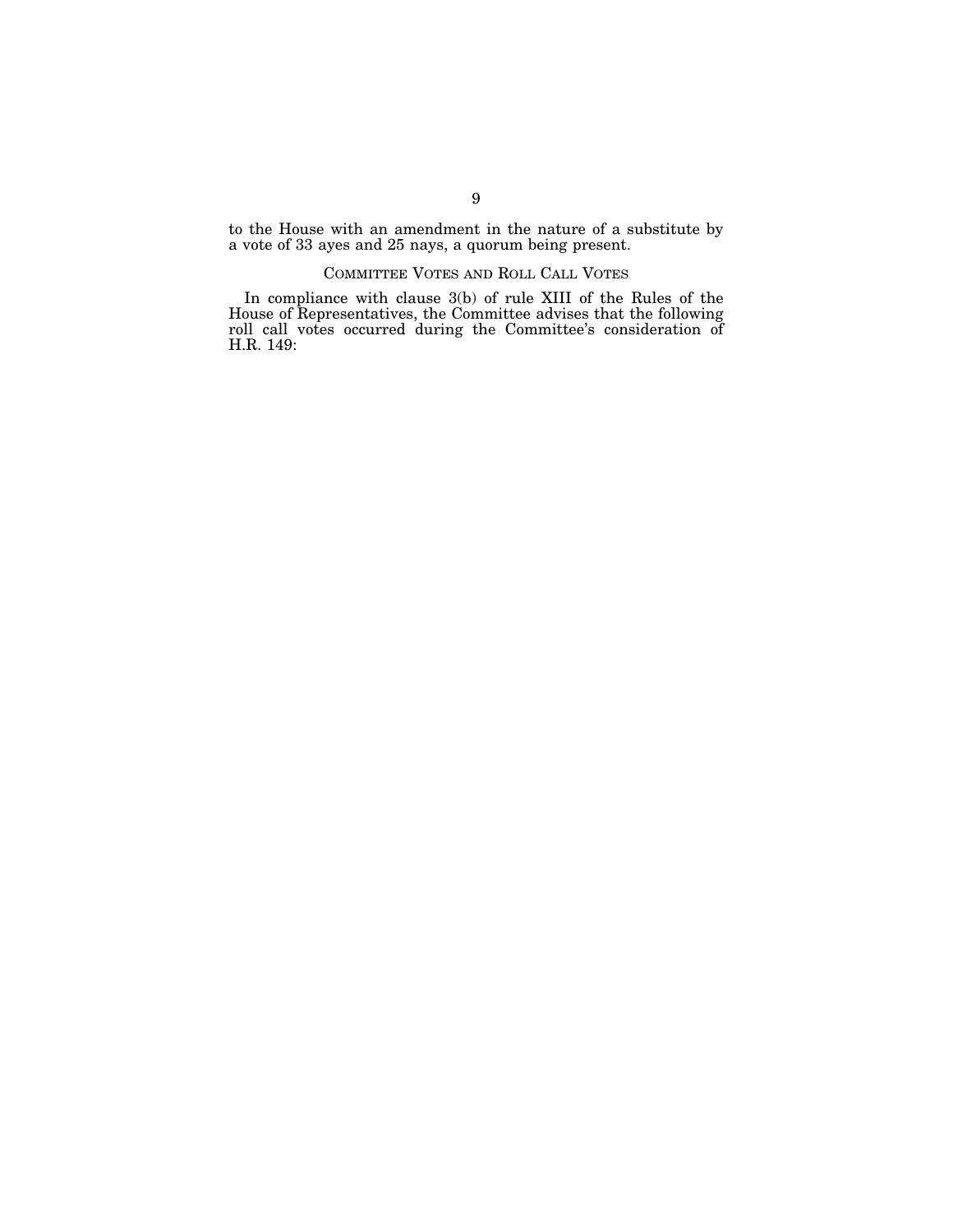| Present | Representatives             | Ayes                    | <b>Nays</b>                  |
|---------|-----------------------------|-------------------------|------------------------------|
|         | Ms. Waters, Chairwoman      |                         | x                            |
|         | Mrs. Maloney                |                         | X                            |
|         | Ms. Velázquez               |                         | X                            |
|         | Mr. Sherman<br>Mr. Meeks    |                         | X<br>$\overline{\mathbf{x}}$ |
|         |                             |                         | $\overline{\mathbf{x}}$      |
|         | Mr. Clay<br>Mr. Scott       |                         | X                            |
|         | Mr. Green                   |                         | $\overline{\text{x}}$        |
|         | Mr. Cleaver                 |                         | X                            |
|         | Mr. Perlmutter              |                         | X                            |
|         | Mr. Himes                   |                         | $\overline{\textbf{x}}$      |
|         | Mr. Foster<br>÷             |                         | X                            |
|         | Mrs. Beatty                 |                         | $\overline{\mathbf{x}}$      |
|         | Mr. Heck                    |                         | x                            |
|         | Mr. Vargas                  |                         | $\overline{\text{x}}$        |
|         | Mr. Gottheimer              |                         | X                            |
|         | Mr. Gonzalez (TX)           |                         | X                            |
|         | Mr. Lawson                  |                         | X                            |
|         | Mr. San Nicolas             |                         | $\overline{\mathbf{x}}$      |
|         | Ms. Tlaib                   |                         | $\overline{\mathbf{x}}$      |
|         | Ms. Porter                  |                         | $\overline{\mathbf{x}}$      |
|         | Ms. Axne                    |                         | X                            |
|         | Mr. Casten                  |                         | $\overline{\mathbf{x}}$      |
|         | Ms. Pressley                |                         | $\overline{\mathbf{x}}$      |
|         | Mr. McAdams                 |                         | $\overline{\text{x}}$        |
|         | Ms. Ocasio-Cortez           |                         | X                            |
|         | Ms. Wexton                  |                         | $\overline{\mathbf{x}}$      |
|         | Mr. Lynch                   |                         | $\overline{\text{x}}$        |
|         | Ms. Gabbard                 |                         |                              |
|         | Ms. Adams                   |                         | X                            |
|         | Ms. Dean                    |                         | ÿ                            |
|         | Mr. Garcia (IL)             |                         | x                            |
|         | Ms. Garcia (TX)             |                         | x                            |
|         | Mr. Phillips                |                         | $\bar{\textbf{x}}$           |
| 34      |                             |                         |                              |
|         | Mr. McHenry, Ranking Member | X                       |                              |
|         | Mrs. Wagner                 | X                       |                              |
|         | Mr. Lucas                   | $\overline{\text{x}}$   |                              |
|         | Mr. Posey                   | $\overline{\mathbf{x}}$ |                              |
|         | Mr. Luetkemeyer             | x                       |                              |
|         | Mr. Huizenga                | x                       |                              |
|         | Mr. Stivers                 | x                       |                              |
|         | Mr. Barr                    | $\overline{\mathbf{x}}$ |                              |
|         | Mr. Tipton                  | X                       |                              |
|         | Mr. Williams                | $\overline{\textbf{x}}$ |                              |
|         | Mr. Hill                    | $\overline{\textbf{x}}$ |                              |
|         | Mr. Emmer                   | x                       |                              |
|         | Mr. Zeldin                  | $\overline{\mathbf{x}}$ |                              |
|         | Mr. Loudermilk              |                         |                              |
|         | Mr. Mooney                  | x                       |                              |
|         | Mr. Davidson                | X                       |                              |
|         | Mr. Budd                    | x                       |                              |
|         | Mr. Kustoff                 | $\overline{\mathbf{x}}$ |                              |
|         | Mr. Hollingsworth           | $\overline{\textbf{x}}$ |                              |
|         | Mr. Gonzalez (OH)           | $\overline{\textbf{x}}$ |                              |
|         | Mr. Rose                    | X                       |                              |
|         | Mr. Steil                   | $\overline{\mathbf{x}}$ |                              |
|         | Mr. Gooden                  | X                       |                              |
|         | Mr. Riggleman               | X                       |                              |
|         | Mr. Timmons                 | $\overline{\mathbf{x}}$ |                              |
|         | Mr. Taylor                  | $\overline{\mathbf{x}}$ |                              |
| 26      |                             |                         |                              |
|         |                             |                         |                              |

**Committee on Financial Services**<br>Full Committee<br>116th Congress (2nd Session)

Date:\_\_\_\_\_\_ 2/27/2020

Measure  $\_$  H.R. 149

Amendment No. 4a

Offered by: \_\_\_\_\_\_\_\_\_\_ Mr. Kustoff to Green ANS

| Agreed<br>ITo | Yes | No   | Prsnt | Wdrn |
|---------------|-----|------|-------|------|
| Voice<br>Vote |     | Ayes |       | Nays |

 $\sim 10^{11}$ 

| Record | FС               |
|--------|------------------|
| Vote   |                  |
|        | 25 Ayes- 33 Noes |
|        |                  |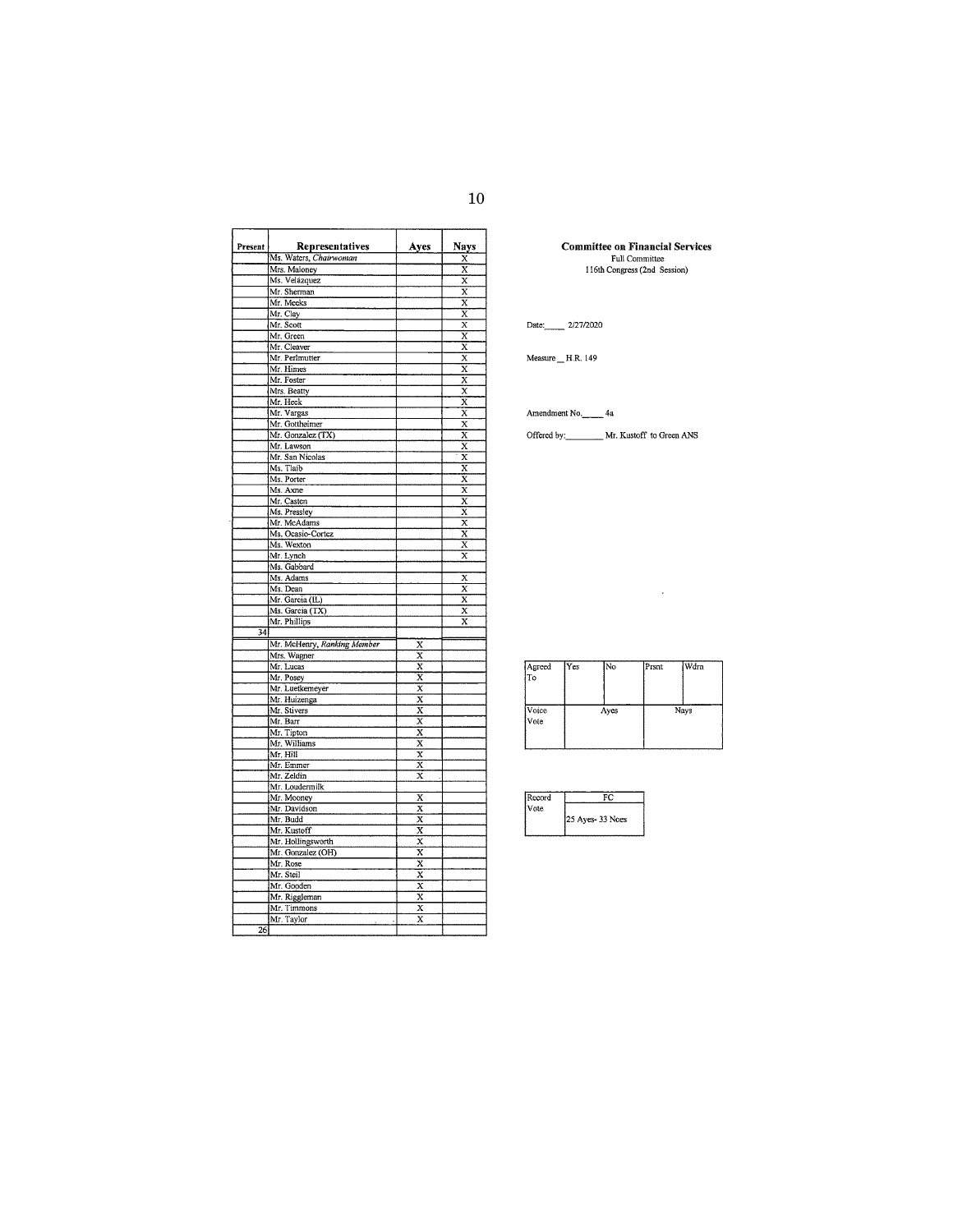| Present         | Representatives<br>Ms. Waters, Chairwoman | Ayes                    | Nays<br>х                                          |
|-----------------|-------------------------------------------|-------------------------|----------------------------------------------------|
|                 | Mrs. Maloney                              |                         | $\overline{\textbf{x}}$                            |
|                 | Ms. Velázquez                             |                         | X                                                  |
|                 | Mr. Sherman                               |                         | x                                                  |
|                 | Mr. Meeks                                 |                         | $\overline{\textbf{x}}$                            |
|                 | Mr. Clay                                  |                         |                                                    |
|                 | Mr. Scott                                 |                         | $\overline{\mathbf{x}}$<br>x                       |
|                 |                                           |                         |                                                    |
|                 | Mr. Green                                 |                         | $\overline{\mathbf{x}}$                            |
|                 | Mr. Cleaver<br>Mr. Perlmutter             |                         | X                                                  |
|                 | Mr. Himes                                 |                         | $\overline{\mathbf{x}}$                            |
|                 |                                           |                         | $\overline{\mathbf{x}}$<br>$\overline{\mathbf{x}}$ |
|                 | Mr. Foster                                |                         |                                                    |
|                 | Mrs. Beatty                               |                         | $\overline{\mathrm{x}}$                            |
|                 | Mr. Heck                                  |                         | $\overline{\mathbf{x}}$                            |
|                 | Mr. Vargas                                |                         | X                                                  |
|                 | Mr. Gottheimer                            |                         | $\overline{\mathbf{x}}$                            |
|                 | Mr. Gonzalez (TX)                         |                         | $\overline{\mathbf{x}}$                            |
|                 | Mr. Lawson                                |                         | X                                                  |
|                 | Mr. San Nicolas                           |                         | $\bar{\mathrm{x}}$                                 |
|                 | Ms. Tlaib                                 |                         | $\overline{\mathbf{x}}$                            |
|                 | Ms. Porter                                |                         | X                                                  |
|                 | Ms. Axne                                  |                         | X                                                  |
|                 | Mr. Casten                                |                         | X                                                  |
|                 | Ms. Pressley                              |                         | $\overline{\mathbf{x}}$                            |
|                 | Mr. McAdams                               |                         | x                                                  |
|                 | Ms. Ocasio-Cortez                         |                         | $\overline{\textbf{x}}$                            |
|                 | Ms. Wexton                                |                         | X                                                  |
|                 | Mr. Lynch                                 |                         | x                                                  |
|                 | Ms. Gabbard                               |                         |                                                    |
|                 | Ms. Adams                                 |                         |                                                    |
|                 | Ms. Dean                                  |                         | $\overline{\mathbf{x}}$                            |
|                 | Mr. Garcia (IL)                           |                         | $\overline{\mathbf{x}}$                            |
|                 | Ms. Garcia (TX)                           |                         | $\overline{\mathrm{x}}$                            |
|                 | Mr. Phillips                              |                         | X                                                  |
| 34              |                                           |                         |                                                    |
|                 | Mr. McHenry, Ranking Member               | X                       |                                                    |
|                 | Mrs. Wagner                               | $\overline{x}$          |                                                    |
|                 | Mr. Lucas                                 | $\overline{x}$          |                                                    |
|                 | Mr. Posey                                 | $\overline{\mathbf{x}}$ |                                                    |
|                 | Mr. Luetkemeyer                           | $\bar{\mathbf{x}}$      |                                                    |
|                 | Mr. Huizenga                              | $\overline{x}$          |                                                    |
|                 | Mr. Stivers                               | $\overline{\mathbf{x}}$ |                                                    |
|                 | Mr. Barr                                  | $\overline{\mathbf{x}}$ |                                                    |
|                 | Mr. Tipton                                | x                       |                                                    |
|                 | Mr. Williams                              | $\overline{\mathbf{x}}$ |                                                    |
|                 | Mr. Hill                                  | $\overline{\text{x}}$   |                                                    |
|                 | Mr. Emmer                                 | $\overline{\mathbf{x}}$ |                                                    |
|                 | Mr. Zeldin                                | X                       |                                                    |
|                 | Mr. Loudermilk                            |                         |                                                    |
|                 | Mr. Mooney                                | $\overline{\mathbf{x}}$ |                                                    |
|                 |                                           | x                       |                                                    |
|                 | Mr. Davidson<br>Mr. Budd                  | $\bar{x}$               |                                                    |
|                 |                                           | $\overline{\text{x}}$   |                                                    |
|                 | Mr. Kustoff                               |                         |                                                    |
|                 | Mr. Hollingsworth                         | $\overline{\mathbf{x}}$ |                                                    |
|                 | Mr. Gonzalez (OH)                         | X                       |                                                    |
|                 | Mr. Rose                                  | $\overline{\mathbf{x}}$ |                                                    |
|                 | Mr. Steil                                 | $\overline{\mathbf{x}}$ |                                                    |
|                 | Mr. Gooden                                | $\bar{\mathbf{x}}$      |                                                    |
|                 | Mr. Riggleman                             | $\overline{\mathbf{x}}$ |                                                    |
|                 | Mr. Timmons                               | $\overline{\mathbf{x}}$ |                                                    |
|                 | Mr. Taylor                                | ≅                       |                                                    |
| $\overline{26}$ |                                           |                         |                                                    |

**Committee on Financial Services**<br>Full Committee<br>116th Congress (2nd Session)

Date:\_\_\_\_\_\_ 2/27/2020

Measure \_H.R. 149

Amendment No. 4b

Offered by: \_\_\_\_\_\_\_\_\_ Mr. Stivers to Green ANS

| Agreed<br>To  | Yes | No   | Prsnt | Wdrn |
|---------------|-----|------|-------|------|
| Voice<br>Vote |     | Ayes |       | Nays |

 $\sim 10^7$ 

| Record |                 |  |
|--------|-----------------|--|
| Vote   |                 |  |
|        | 25 Ayes-33 Noes |  |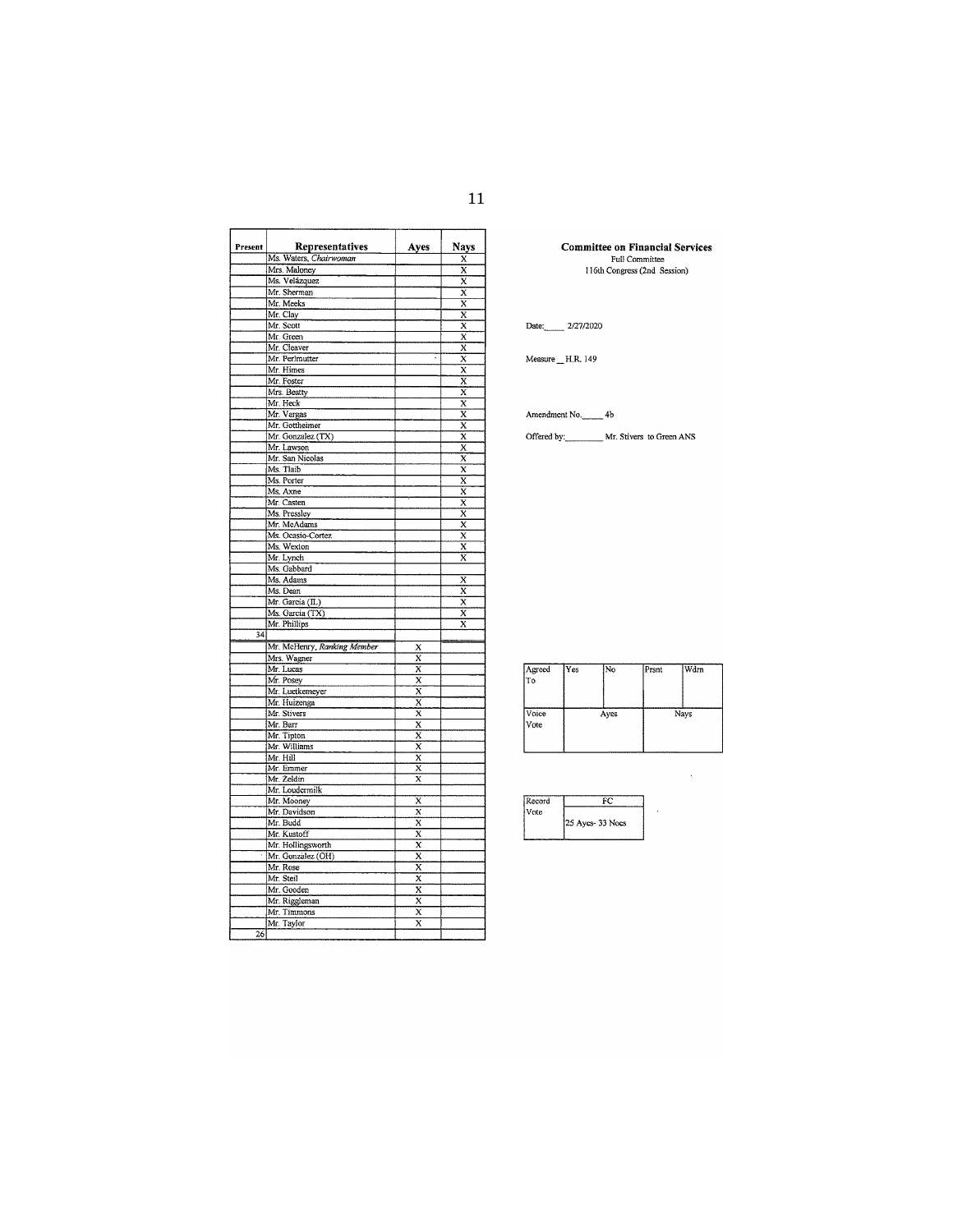| __ |
|----|
|    |

| Present         | Representatives                        | Ayes                    | Nays                                             |
|-----------------|----------------------------------------|-------------------------|--------------------------------------------------|
|                 | Ms. Waters, Chairwoman<br>Mrs. Maloney |                         | X<br>$\overline{\textbf{x}}$                     |
|                 | Ms. Velázquez                          |                         |                                                  |
|                 |                                        |                         | $\overline{\mathbf{x}}$                          |
|                 | Mr. Sherman                            |                         | $\overline{\mathbf{x}}$                          |
|                 | Mr. Meeks                              |                         | X                                                |
|                 | Mr. Clay<br>Mr. Scott                  |                         | $\overline{\mathbf{x}}$<br>$\overline{\text{x}}$ |
|                 |                                        |                         |                                                  |
|                 | Mr. Green                              |                         | X                                                |
|                 | Mr. Cleaver                            |                         | X                                                |
|                 | Mr. Perlmutter                         |                         | X                                                |
|                 | Mr. Himes                              |                         | x                                                |
|                 | Mr. Foster                             |                         | $\overline{\mathbf{x}}$                          |
|                 | Mrs. Beatty                            |                         | X                                                |
|                 | Mr. Heck                               |                         | $\overline{\mathbf{x}}$                          |
|                 | Mr. Vargas                             |                         | X                                                |
|                 | Mr. Gottheimer                         |                         | X                                                |
|                 | Mr. Gonzalez (TX)                      |                         | $\overline{\mathbf{x}}$                          |
|                 | Mr. Lawson                             |                         | $\overline{\mathbf{x}}$                          |
|                 | Mr. San Nicolas                        |                         | X                                                |
|                 | Ms. Tlaib                              |                         | $\overline{\mathbf{x}}$                          |
|                 | Ms. Porter                             |                         | $\overline{\mathbf{x}}$                          |
|                 | Ms. Axne                               |                         | X                                                |
|                 | Mr. Casten                             |                         | $\overline{\mathbf{x}}$                          |
|                 | Ms. Pressley                           |                         | $\overline{\mathbf{x}}$                          |
|                 | Mr. McAdams                            |                         | X                                                |
|                 | Ms. Ocasio-Cortez                      |                         | $\bar{\mathbf{x}}$                               |
|                 | Ms. Wexton                             |                         | X                                                |
|                 | Mr. Lynch                              |                         | $\overline{\mathbf{x}}$                          |
|                 | Ms. Gabbard                            |                         |                                                  |
|                 | Ms. Adams                              |                         | X                                                |
|                 | Ms. Dean                               |                         | X                                                |
|                 | Mr. Garcia (IL)                        |                         | $\overline{\mathbf{x}}$                          |
|                 | Ms. Garcia (TX)                        |                         | $\overline{\mathbf{x}}$                          |
|                 | Mr. Phillips                           |                         | X                                                |
| $\overline{34}$ |                                        |                         |                                                  |
|                 | Mr. McHenry, Ranking Member            | X                       |                                                  |
|                 | Mrs. Wagner                            | X                       |                                                  |
|                 | Mr. Lucas                              | $\overline{\mathbf{x}}$ |                                                  |
|                 | Mr. Posey                              | $\overline{\mathbf{x}}$ |                                                  |
|                 | Mr. Luetkemeyer                        | $\overline{\mathrm{x}}$ |                                                  |
|                 | Mr. Huizenga                           | $\overline{\mathbf{x}}$ |                                                  |
|                 | Mr. Stivers                            | X                       |                                                  |
|                 | Mr. Barr                               | $\overline{\text{x}}$   |                                                  |
|                 | Mr. Tipton                             | $\overline{\mathbf{x}}$ |                                                  |
|                 | Mr. Williams                           | X                       |                                                  |
|                 | Mr. Hill                               | $\overline{\text{x}}$   |                                                  |
|                 | Mr. Emmer                              | x                       |                                                  |
|                 | Mr. Zeldin                             | $\overline{\mathrm{x}}$ |                                                  |
|                 | Mr. Loudermilk                         |                         |                                                  |
| ¥               | Mr. Mooney                             | X                       |                                                  |
|                 | Mr. Davidson                           | $\overline{\mathbf{x}}$ |                                                  |
|                 | Mr. Budd                               | $\overline{\mathbf{x}}$ |                                                  |
|                 | Mr. Kustoff                            | $\overline{\mathbf{x}}$ |                                                  |
|                 | Mr. Hollingsworth                      | $\overline{\textbf{x}}$ |                                                  |
|                 | Mr. Gonzalez (OH)                      | $\overline{\mathbf{x}}$ |                                                  |
|                 | Mr. Rose                               | $\overline{\mathbf{x}}$ |                                                  |
|                 | Mr. Steil                              | $\overline{\mathbf{x}}$ |                                                  |
|                 | Mr. Gooden                             | $\overline{\mathbf{x}}$ |                                                  |
|                 | Mr. Riggleman                          | X                       |                                                  |
|                 | Mr. Timmons                            | x                       |                                                  |
|                 | Mr. Taylor                             | $\overline{\text{x}}$   |                                                  |
| 26              |                                        |                         |                                                  |

**Committee on Financial Services**<br>Full Committee<br>116th Congress (2nd Session)

Date:\_\_\_\_\_\_ 2/27/2020

Measure \_ H.R. 149

Amendment No. 4c

Offered by: Mr. Zeldin to Green ANS

| Agreed<br>To  | Yes | No   | Prsnt | Wdrn |
|---------------|-----|------|-------|------|
| Voice<br>Vote |     | Ayes |       | Nays |

 $\sim$ 

 $\sim 10^{-10}$ 

 $\sim 10^{11}$  km s  $^{-1}$ 

| 25 Ayes-33 Noes |  |  |  |
|-----------------|--|--|--|
|                 |  |  |  |

 $\sim 10^7$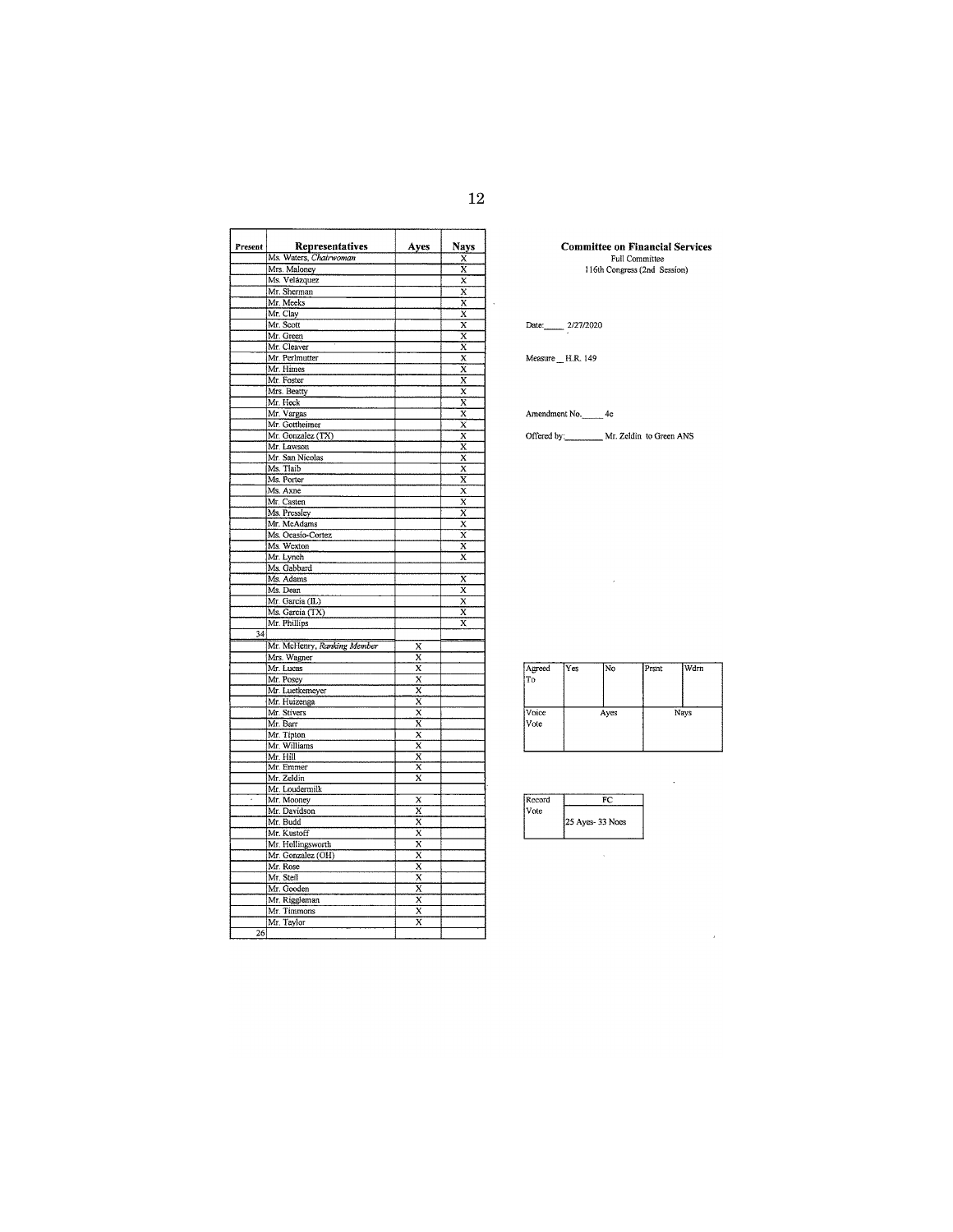| 13 |
|----|
|    |

| Present | Representatives             | Ayes                    | <b>Nays</b>             |
|---------|-----------------------------|-------------------------|-------------------------|
|         | Ms. Waters, Chairwoman      | X                       |                         |
|         | Mrs. Maloney                | $\overline{\textbf{x}}$ |                         |
|         | Ms. Velázquez               | $\overline{\mathbf{x}}$ |                         |
|         | Mr. Sherman                 | $\overline{\mathbf{x}}$ |                         |
|         | Mr. Meeks                   | X                       |                         |
|         | Mr. Clay                    | $\overline{\mathbf{x}}$ |                         |
|         | Mr. Scott                   | x                       |                         |
|         | Mr. Green                   | X                       |                         |
|         | Mr. Cleaver                 | $\overline{\mathbf{x}}$ |                         |
|         | Mr. Perlmutter              | x                       |                         |
|         | Mr. Himes                   | X                       |                         |
|         | Mr. Foster                  | $\overline{\mathbf{x}}$ |                         |
|         | Mrs. Beatty                 | x                       |                         |
|         | Mr. Heck                    | X                       |                         |
|         | Mr. Vargas                  | $\bar{\mathrm{x}}$      |                         |
|         |                             |                         |                         |
|         | Mr. Gottheimer              | x                       |                         |
|         | Mr. Gonzalez (TX)           | X                       |                         |
|         | Mr. Lawson                  | $\overline{\mathbf{x}}$ |                         |
|         | Mr. San Nicolas             | X                       |                         |
|         | Ms. Tlaib                   | x                       |                         |
|         | Ms. Porter                  | x                       |                         |
|         | Ms. Axne                    | X                       |                         |
|         | Mr. Casten                  | $\overline{\textbf{x}}$ |                         |
|         | Ms. Pressley                | $\overline{\mathrm{x}}$ |                         |
|         | Mr. McAdams                 | x                       |                         |
|         | Ms. Ocasio-Cortez           | $\overline{\textbf{x}}$ |                         |
|         | Ms. Wexton                  | $\overline{\mathbf{x}}$ |                         |
|         | Mr. Lynch                   | $\bar{\mathbf{x}}$      |                         |
|         | Ms. Gabbard                 |                         |                         |
|         | Ms. Adams                   | $\overline{\mathbf{x}}$ |                         |
|         |                             |                         |                         |
|         | Ms. Dean                    | X                       |                         |
|         | Mr. Garcia (IL)             | $\overline{\mathbf{x}}$ |                         |
|         | Ms. Garcia (TX)             | $\overline{\textbf{x}}$ |                         |
|         | Mr. Phillips                | X                       |                         |
| 34      |                             |                         |                         |
|         | Mr. McHenry, Ranking Member |                         | X                       |
|         | Mrs. Wagner                 |                         | $\overline{\text{x}}$   |
|         | Mr. Lucas                   |                         | $\overline{\textbf{x}}$ |
|         | Mr. Posey                   |                         | $\overline{\mathbf{x}}$ |
|         | Mr. Luetkemeyer             |                         | X                       |
|         | Mr. Huizenga                |                         | $\overline{\mathbf{x}}$ |
|         | Mr. Stivers                 |                         | $\bar{\mathbf{x}}$      |
|         | Mr. Barr                    |                         | x                       |
|         | Mr. Tipton                  |                         | X                       |
|         | Mr. Williams                |                         |                         |
|         |                             |                         | X                       |
|         | Mr. Hill                    |                         | X                       |
|         | Mr. Emmer                   |                         | $\overline{\mathbf{x}}$ |
|         | Mr. Zeldin                  |                         | $\overline{\mathbf{x}}$ |
|         | Mr. Loudermilk              |                         |                         |
|         | Mr. Mooney                  |                         | x                       |
|         | Mr. Davidson                |                         | X                       |
|         | Mr. Budd                    |                         | X                       |
|         | Mr. Kustoff                 |                         | X                       |
|         | Mr. Hollingsworth           |                         | X                       |
|         | Mr. Gonzalez (OH)           |                         | X                       |
|         | Mr. Rose                    |                         | X                       |
|         | Mr. Steil                   |                         |                         |
|         |                             |                         | X                       |
|         | Mr. Gooden                  |                         | $\overline{\mathbf{x}}$ |
|         | Mr. Riggleman               |                         | X                       |
|         | Mr. Timmons                 |                         | x                       |
|         | Mr. Taylor                  |                         | $\overline{\mathrm{x}}$ |
| 26      |                             |                         |                         |

# **Committee on Financial Services**<br>Full Committee<br>116th Congress (2nd Session)

## Date: 2/27/2020

Measure \_\_ H.R. 149

## $\overline{\phantom{a}}$  Final Passage

 $\label{eq:2.1} \frac{1}{\sqrt{2}}\int_{\mathbb{R}^3}\frac{1}{\sqrt{2}}\left(\frac{1}{\sqrt{2}}\right)^2\frac{1}{\sqrt{2}}\left(\frac{1}{\sqrt{2}}\right)^2\frac{1}{\sqrt{2}}\left(\frac{1}{\sqrt{2}}\right)^2\frac{1}{\sqrt{2}}\left(\frac{1}{\sqrt{2}}\right)^2.$ 

 $\fbox{Agreed} \fbox{To}$  $\overline{\text{No}}$ Prsnt Wdrn Yes  $\begin{array}{c}\n\hline\n\text{Voice} \\
\hline\n\text{Voie}\n\end{array}$ Ayes Nays

| Record |                  |
|--------|------------------|
| Vote   |                  |
|        | 33 Ayes- 25 Noes |
|        |                  |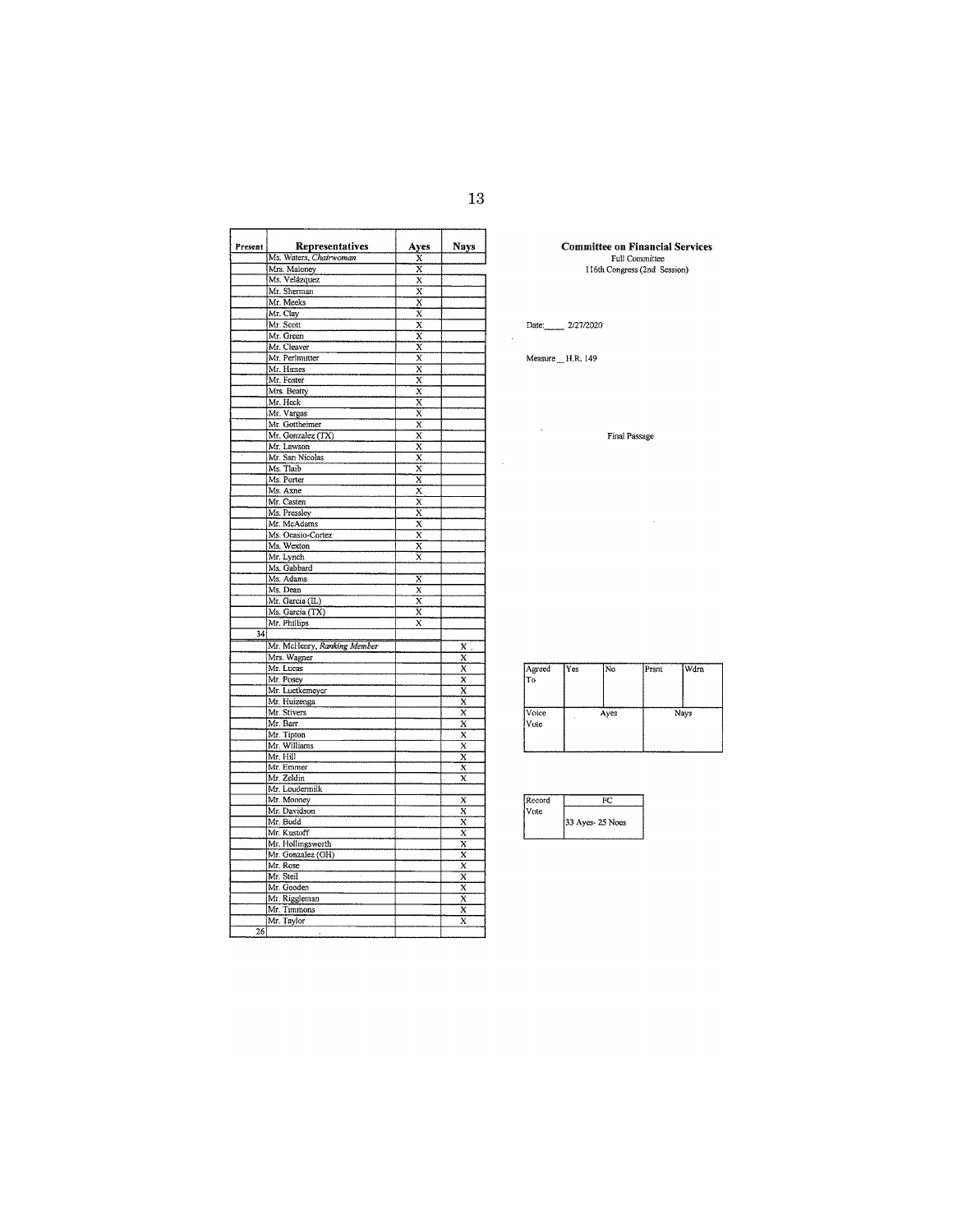## STATEMENT OF OVERSIGHT FINDINGS AND RECOMMENDATIONS OF THE COMMITTEE

In compliance with clause  $3(c)(1)$  of rule XIII and clause  $2(b)(1)$ of rule X of the Rules of the House of Representatives, the Committee's oversight findings and recommendations are reflected in the descriptive portions of this report.

## STATEMENT OF PERFORMANCE GOALS AND OBJECTIVES

Pursuant to clause  $(3)(c)$  of rule XIII of the Rules of the House of Representatives, the goals of H.R. 149 are to address ongoing discrimination, segregation, and other inequities in the U.S. housing market by providing substantial new federal fair housing investments for increased enforcement, research, and to test solutions.

## NEW BUDGET AUTHORITY AND CBO COST ESTIMATE

Pursuant to clause  $3(c)(2)$  of rule XIII of the Rules of the House of Representatives and section 308(a) of the *Congressional Budget*  Act of 1974, and pursuant to clause  $3(c)(3)$  of rule XIII of the Rules of the House of Representatives and section 402 of the *Congressional Budget Act of 1974,* the Committee has received the following estimate for H.R. 149 from the Director of the Congressional Budget Office:

| By Fiscal Year, Millions of Dollars                           | 2020 | 2020-2025                           | 2020-2030 |  |
|---------------------------------------------------------------|------|-------------------------------------|-----------|--|
| Direct Spending (Outlays)                                     |      |                                     |           |  |
| <b>Revenues</b>                                               | o    |                                     |           |  |
| Increase or Decrease (-)<br>in the Deficit                    | n    |                                     |           |  |
| Spending Subject to<br>Appropriation (Outlays) -              |      | 207.                                | 541       |  |
| Statutory pay-as-you-go<br>procedures apply?                  | No.  | <b>Mandate Effects</b>              |           |  |
| Increases on-budget deficits in any                           | No   | Contains intergovernmental mandate? | No        |  |
| of the four consecutive 10-year<br>periods beginning in 2031? |      | Contains private-sector mandate?    | No        |  |

H.R. 149 would authorize the appropriation of \$58 million annually over the 2021–2025 period and \$70 million annually from 2026 through 2031 for the Department of Housing and Urban Development (HUD) to make grants to states, localities, and nonprofit organizations to prevent discriminatory housing practices through the Fair Housing Initiatives Program. (In 2020, the Congress provided \$46 million to the program.)

The bill also would authorize the appropriation of \$5 million annually over the 2021–2025 period for a competitive grant program for nonprofits to study the causes and effects of housing discrimination and to implement pilot projects to test approaches to preventing discrimination. Finally, the bill would require HUD to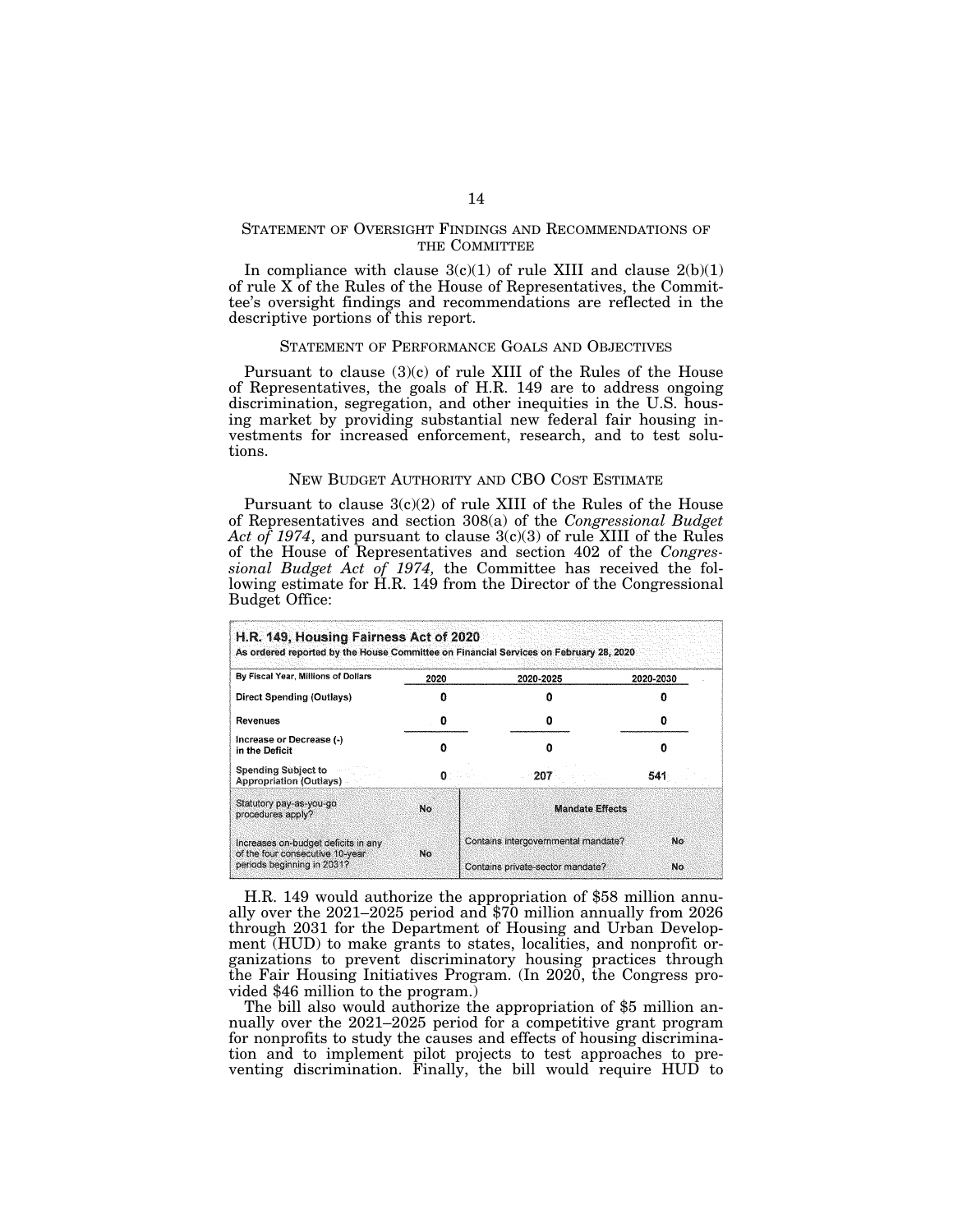study the feasibility and effectiveness of converting the Fair Housing Initiatives Program into a noncompetitive, entitlement program.

Most of the authorized amounts would be allocated for activities carried out by nonprofit organizations to enforce laws against discrimination in housing, as well as for education and outreach efforts. CBO estimates that implementing the bill would cost \$207 million over the 2021–2025 period, \$541 million over the 2021– 2030 period, and \$195 million after 2030, assuming appropriation of the authorized amounts. That estimate is based on historical spending patterns for the programs and on information from the department.

The costs of the legislation, detailed in Table 1, fall under budget function 750 (administration of justice).

| TABLE 1.—ESTIMATED INCREASES IN SPENDING SUBJECT TO APPROPRIATION UNDER H.R. 149 |  |  |  |
|----------------------------------------------------------------------------------|--|--|--|
|                                                                                  |  |  |  |

|                                                         | By fiscal year, millions of dollars- |      |      |      |      |      |           |
|---------------------------------------------------------|--------------------------------------|------|------|------|------|------|-----------|
|                                                         | 2020                                 | 2021 | 2022 | 2023 | 2024 | 2025 | 2020-2025 |
| <b>Fair Housing Initiatives Program</b>                 |                                      |      |      |      |      |      |           |
| Authorization a                                         | 0                                    | 58   | 58   | 58   | 58   | 58   | 290       |
| Estimated Outlays                                       | 0                                    |      | 22   | 48   | 58   | 58   | 187       |
| Grant Program to Study Housing<br><b>Discrimination</b> |                                      |      |      |      |      |      |           |
| Authorization                                           |                                      | 5    | 5    | 5    | 5    | 5    | 25        |
| Estimated Outlays                                       | 0                                    |      | 3    | 5    | 5    | 5    | 19        |
| Study                                                   |                                      |      |      |      |      |      |           |
| Estimated Authorization                                 |                                      |      |      | 0    | 0    |      |           |
| Estimated Outlays                                       |                                      |      | 0    | 0    | 0    |      |           |
| <b>Total Changes</b>                                    |                                      |      |      |      |      |      |           |
| Estimated Authorization                                 | 0                                    | 64   | 63   | 63   | 63   | 63   | 316       |
| Estimated Outlays                                       |                                      | 3    | 25   | 53   | 63   | 63   | 207       |

a The bill also would authorize the appropriation of \$70 million annually from 2026 through 2031 for this program.

The CBO staff contact for this estimate is Jon Sperl. The estimate was reviewed by H. Samuel Papenfuss, Deputy Director of Budget Analysis.

## COMMITTEE COST ESTIMATE

Clause  $3(d)(1)$  of rule XIII of the Rules of the House of Representatives requires an estimate and a comparison of the costs that would be incurred in carrying out H.R. 149. However, clause  $3(d)(2)(B)$  of that rule provides that this requirement does not apply when the committee has included in its report a timely submitted cost estimate of the bill prepared by the Director of the Congressional Budget Office under section 402 of the *Congressional Budget Act*.

## UNFUNDED MANDATE STATEMENT

Pursuant to Section 423 of the *Congressional Budget and Impoundment Control Act* (as amended by Section 101(a)(2) of the *Unfunded Mandates Reform Act*, Pub. L. 104–4), the Committee adopts as its own the estimate of federal mandates regarding H.R. 149, as amended, prepared by the Director of the Congressional Budget Office.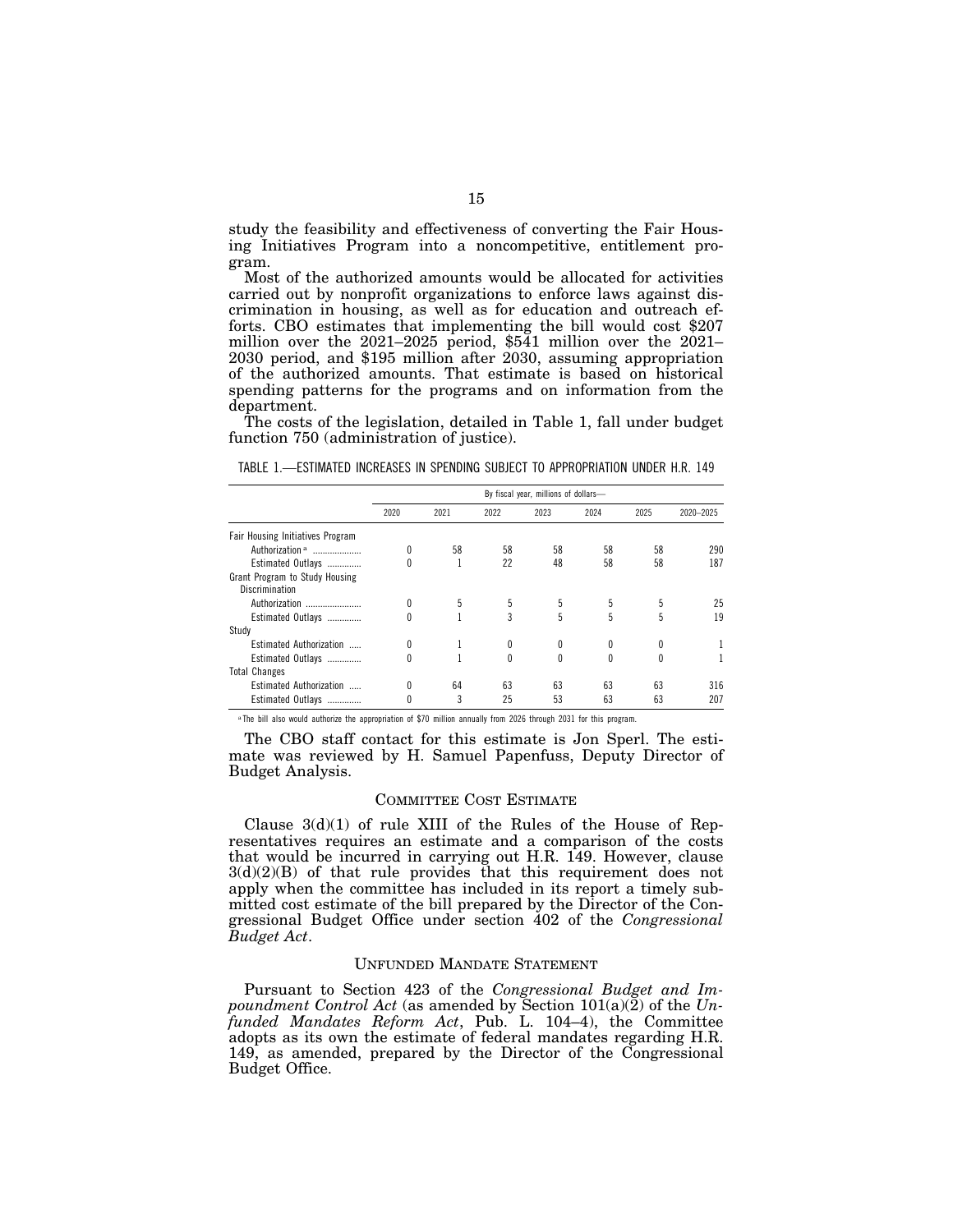## ADVISORY COMMITTEE

No advisory committees within the meaning of section 5(b) of the Federal Advisory Committee Act were created by this legislation.

## APPLICATION OF LAW TO THE LEGISLATIVE BRANCH

Pursuant to section 102(b)(3) of the *Congressional Accountability Act*, Pub. L. No. 104–1, H.R. 149, as reported, does not apply to terms and conditions of employment or to access to public services or accommodations within the legislative branch.

## EARMARK STATEMENT

In accordance with clause 9 of rule XXI of the Rules of the House of Representatives, H.R. 149 does not contain any congressional earmarks, limited tax benefits, or limited tariff benefits as described in clauses  $9(e)$ ,  $9(f)$ , and  $9(g)$  of rule XXI.

## DUPLICATION OF FEDERAL PROGRAMS

Pursuant to clause  $3(c)(5)$  of rule XIII of the Rules of the House of Representatives, the Committee states that no provision of H.R. 149 establishes or reauthorizes a program of the Federal Government known to be duplicative of another federal program, a program that was included in any report from the Government Accountability Office to Congress pursuant to section 21 of Public Law 111–139, or a program related to a program identified in the most recent Catalog of Federal Domestic Assistance.

## CHANGES TO EXISTING LAW

In compliance with clause 3(e) of rule XIII of the Rules of the House of Representatives, changes in existing law made by the bill, H.R. 149, as reported, are shown as follows:

## CHANGES IN EXISTING LAW MADE BY THE BILL, AS REPORTED

In compliance with clause 3(e) of rule XIII of the Rules of the House of Representatives, changes in existing law made by the bill, as reported, are shown as follows (existing law proposed to be omitted is enclosed in black brackets, new matter is printed in italics, and existing law in which no change is proposed is shown in roman):

## **HOUSING AND COMMUNITY DEVELOPMENT ACT OF 1987**  \* \* \* \* \* \* \*

## TITLE V—COMMUNITY DEVELOPMENT AND MISCELLANEOUS PROGRAMS

\* \* \* \* \* \* \*

## **SEC. 561. FAIR HOUSING INITIATIVES PROGRAM.**

(a) IN GENERAL.—The Secretary of Housing and Urban Development (in this section referred to as the ''Secretary'') may make grants to, or (to the extent of amounts provided in appropriation Acts) enter into contracts or cooperative agreements with, State or local governments or their agencies, public or private nonprofit or-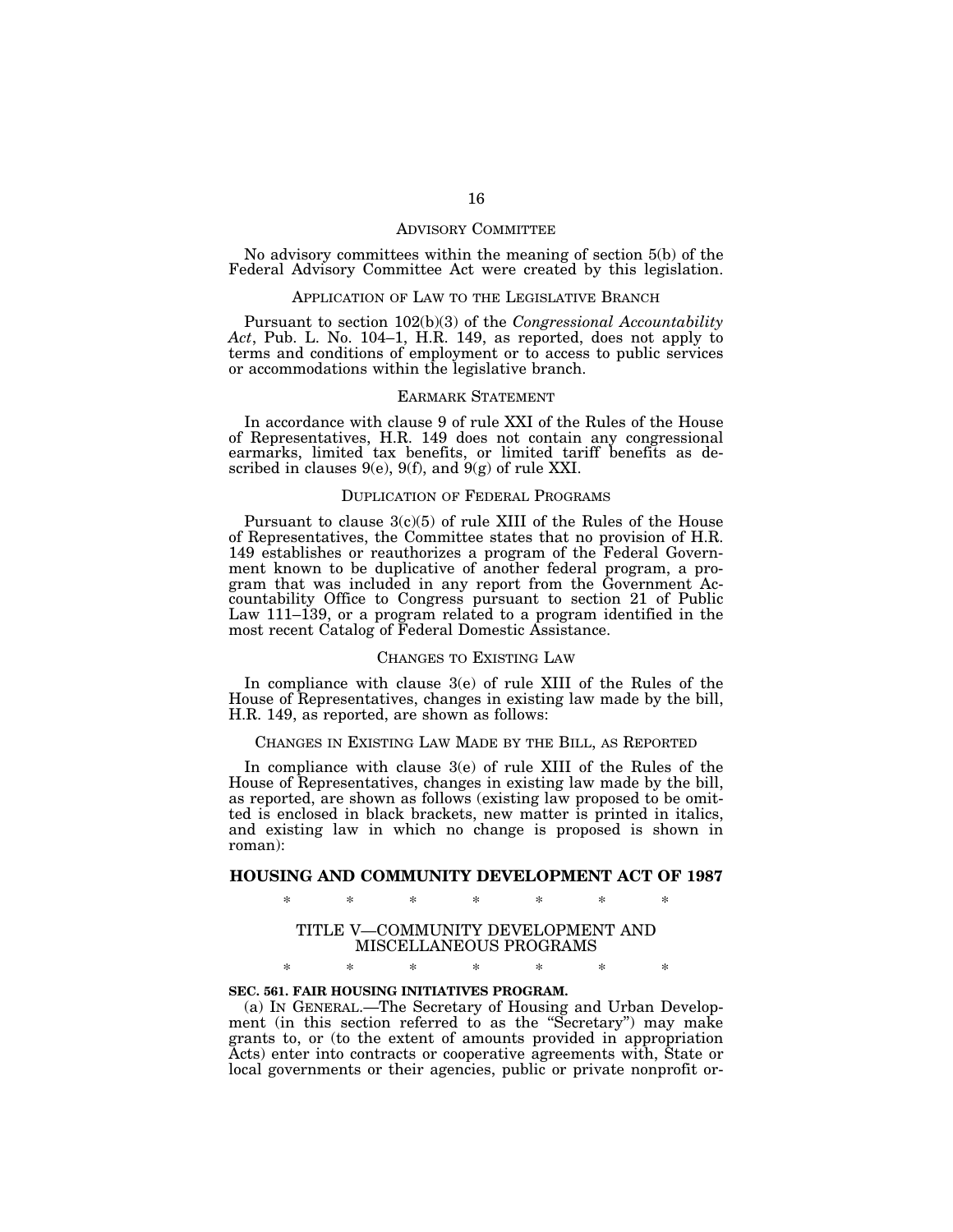ganizations or institutions, or other public or private entities that are formulating or carry out programs to prevent or eliminate discriminatory housing practices *or, in the case of grants or contracts for activities under paragraph (3) with qualified private, non-profit fair housing enforcement organizations that have demonstrated expertise in managing and implementing regional or national testing programs to address systemic fair housing issues*, to develop, implement, carry out, or coordinate—

(1) programs or activities designed to obtain enforcement of the rights granted by title VIII of the Act of April 11, 1968 (commonly referred to as the Civil Rights Act of 1968), or by State or local laws that provide rights and remedies for alleged discriminatory housing practices that are substantially equivalent to the rights and remedies provided in such title VIII, through such appropriate judicial or administrative proceedings (including informal methods of conference, conciliation, and persuasion) as are available therefore; [and]

(2) education and outreach programs designed to inform the public concerning rights and obligations under the laws referred to in paragraph  $(1)[.]$ *; and* 

*(3) programs of regional or national testing and investigations to (i) detect and document differences in the treatment of persons seeking to rent or purchase housing or obtain or refinance a home mortgage loan, and measure patterns of differential treatment because of the status of a renter, home buyer, or borrower as a member of the protected classes under the Fair Housing Act (42 U.S.C. 3601 et seq.), and (ii) measure the prevalence, nature, and extent of discriminatory practices covered under the Fair Housing Act.* 

*The results of any testing and investigations pursuant to paragraph (3) may be used as the basis for the Secretary, or any Federal agency authorized to bring such an enforcement action, or any State or local government or agency, public or private nonprofit organization or institution, or other aggrieved parties as defined by title VIII of the Civil Rights Act of 1968 or other substantially equivalent State or local fair housing law, or other public or private entity that the Secretary has entered into a contract or cooperative agreement with under this section to commence, undertake, or pursue any investigation or enforcement action to remedy any discriminatory housing practice (as such term is defined in section 802 of the Fair Housing Act (42 U.S.C. 3602)) uncovered as a result of such testing and investigations. Testing conducted pursuant to paragraph (3) shall not constitute a violation of any provision of criminal law or the Truth in Lending Act (15 U.S.C. 1601 et seq.).* 

(b) PRIVATE ENFORCEMENT INITIATIVES.

(1) IN GENERAL.—The Secretary shall use funds made available under this subsection to conduct, through contracts with *qualified* private nonprofit fair housing enforcement organizations, investigations of violations of the rights granted under title VIII of the Civil Rights Act of 1968, and such enforcement activities as appropriate to remedy such violations. The Secretary may enter into multiyear contracts and take such other action as is appropriate to enhance the effectiveness of such investigations and enforcement activities.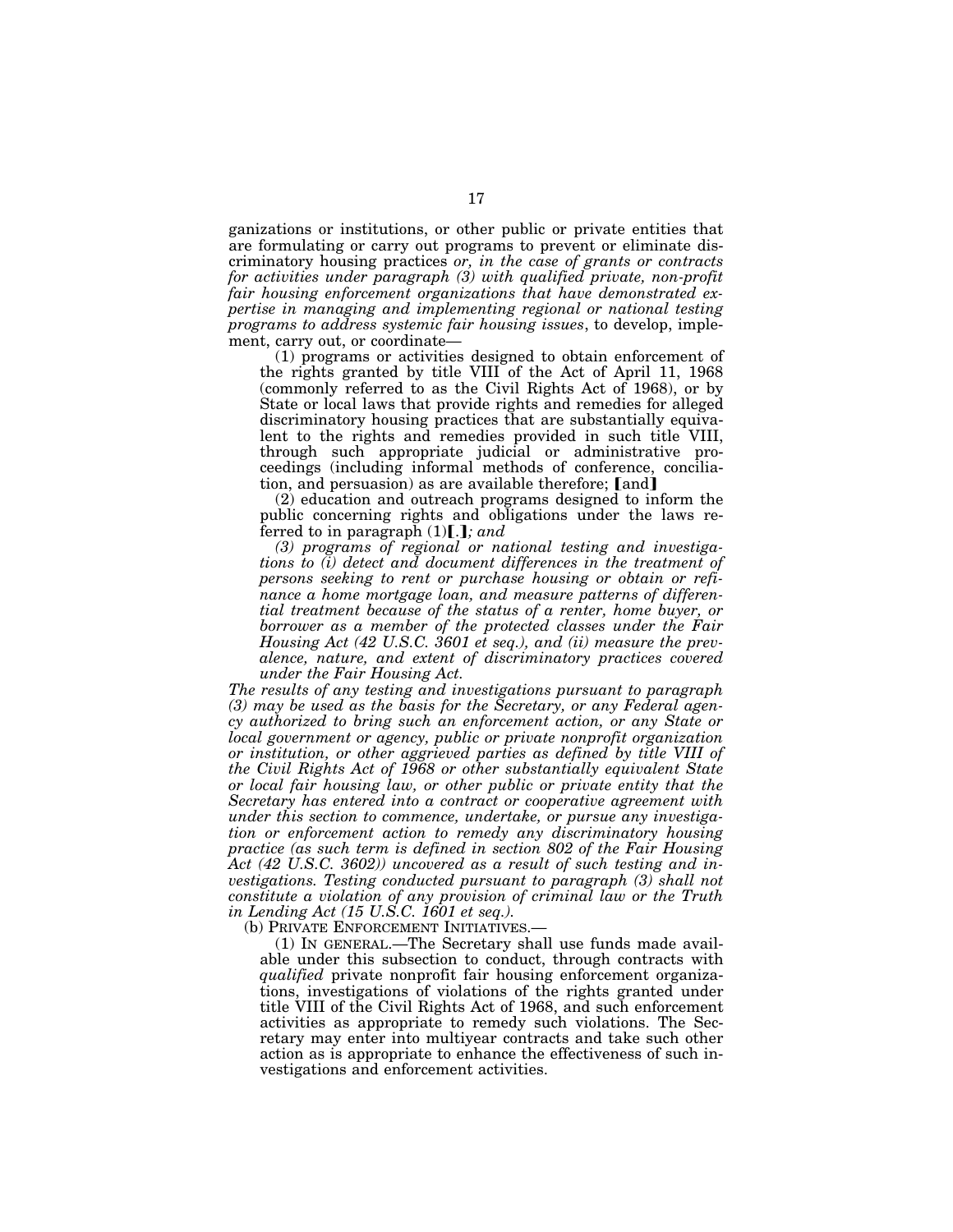(2) ACTIVITIES.—The Secretary shall use funds made available under this subsection to conduct, through contracts with *qualified* private nonprofit fair housing enforcement organizations, a range of investigative and enforcement activities designed to—

(A) carry out testing and other investigative activities in accordance with subsection  $(b)(1)$ , including building the capacity for housing investigative activities in unserved or underserved areas;

(B) discover and remedy discrimination in the public and private real estate markets and real estate-related transactions, including, but not limited to, the making or purchasing of loans or the provision of other financial assistance sales and rentals of housing and housing advertising;

(C) carry out special projects, including the development of prototypes to respond to new or sophisticated forms of discrimination against persons protected under title VIII of the Civil Rights Act of 1968;

(D) provide technical assistance to local fair housing organizations, and assist in the formation and development of new fair housing organizations; and

(E) provide funds for the costs and expenses of litigation, including expert witness fees.<br>(c) FUNDING OF FAIR HOUSING ORGANIZATIONS.—

 $(1)$  In GENERAL.—The Secretary shall use funds made available under this section to enter into contracts or cooperative agreements with qualified fair housing enforcement organizations, other private nonprofit fair housing enforcement organizations, and nonprofit groups organizing to build their capacity to provide fair housing enforcement, for the purpose of supporting the continued development or implementation of initiatives which enforce the rights granted under title VIII of the Civil Rights Act of 1968, as amended. Contracts or cooperative agreements may not provide more than 50 percent of the operating budget of the recipient organization for any one year.

(2) CAPACITY ENHANCEMENT.—The Secretary shall use funds made available under this section to help establish, organize, and build the capacity of fair housing enforcement organizations, particularly in those areas of the country which are currently underserved by fair housing enforcement organizations as well as those areas where large concentrations of protected classes exist. For purposes of meeting the objectives of this paragraph, the Secretary may enter into contracts or cooperative agreements with qualified fair housing enforcement organizations. The Secretary shall establish annual goals which reflect the national need for private fair housing enforcement organizations.

*(3) PROGRAM-EARNED INCOME.—No restrictions on the use of program-earned income received by qualified fair housing enforcement organizations shall apply after the grant period for such organization ends.* 

 $(1)$  In GENERAL.—The Secretary, through contracts with one or more qualified fair housing enforcement organizations, other fair housing enforcement organizations, and other nonprofit or-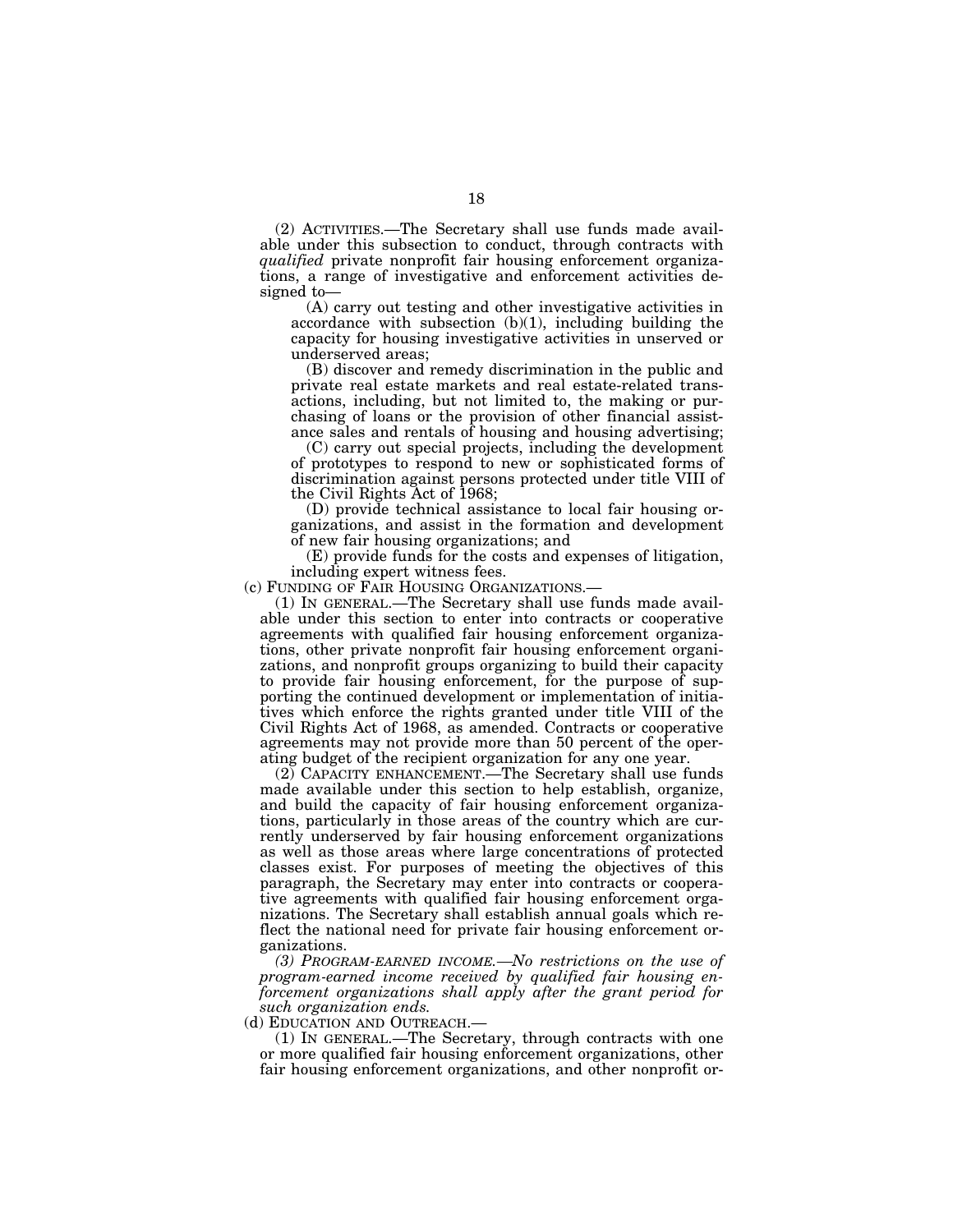ganizations representing groups of persons protected under title VIII of the Civil Rights Act of 1968, shall establish a national education and outreach program. The national program shall be designed to provide a centralized, coordinated effort for the development and dissemination of fair housing media products, including—

(A) public service announcements, both audio and video;

(B) television, radio and print advertisements;

 $(C)$  posters; [and]

(D) pamphlets and brochures [.**]**; and

*(E) websites and other media outlets.* 

The Secretary shall designate a portion of the amounts provided in subsection  $(g)(4)$  for a national program specifically for activities related to the annual national fair housing month. The Secretary shall encourage cooperation with real estate industry organizations in the national education and outreach program. The Secretary shall also encourage the dissemination of educational information and technical assistance to support compliance with the housing adaptability and accessibility guidelines contained in the Fair Housing Act Amendments of 1988.

(2) REGIONAL AND LOCAL PROGRAMS.—The Secretary, through contracts with fair housing enforcement organizations, other nonprofit organizations representing groups of persons protected under title VIII of the Civil Rights Act of 1968, State and local agencies certified by the Secretary under section  $810(f)$  of the Fair Housing Act, [or other public or private entities] *or other public or private nonprofit entities* that are formulating or carrying out programs to prevent or eliminate discriminatory housing practices, shall establish or support education and outreach programs at the regional and local levels.

(3) COMMUNITY-BASED PROGRAMS.—The Secretary shall provide funding to fair housing organizations and other nonprofit organizations representing groups of persons protected under title VIII of the Civil Rights Act of 1968, [or other public or private entities] *or other public or private nonprofit entities* that are formulating or carrying out programs to prevent or eliminate discriminatory housing practices, to support community-based education and outreach activities, including school, church, and community presentations, conferences, and other educational activities.

*(4) LIMITATION.—Notwithstanding any other provision of this section, a State or local agency certified by the Secretary under section 810(f) of the Fair Housing Act may receive assistance under this subsection only to carry out activities eligible for assistance under this subsection in areas in which no qualified fair housing enforcement organization is available to carry out such activities.* 

*(5) ELIGIBILITY.—Notwithstanding any other provision of this section, if an award of funding under subsection (b) for multiple fiscal years has been made to a qualified fair housing enforcement organization, such organization is, subject only to the availability of amounts provided in appropriation Acts, eligible to receive funding under this subsection for each fiscal year covered by such award under subsection (b).*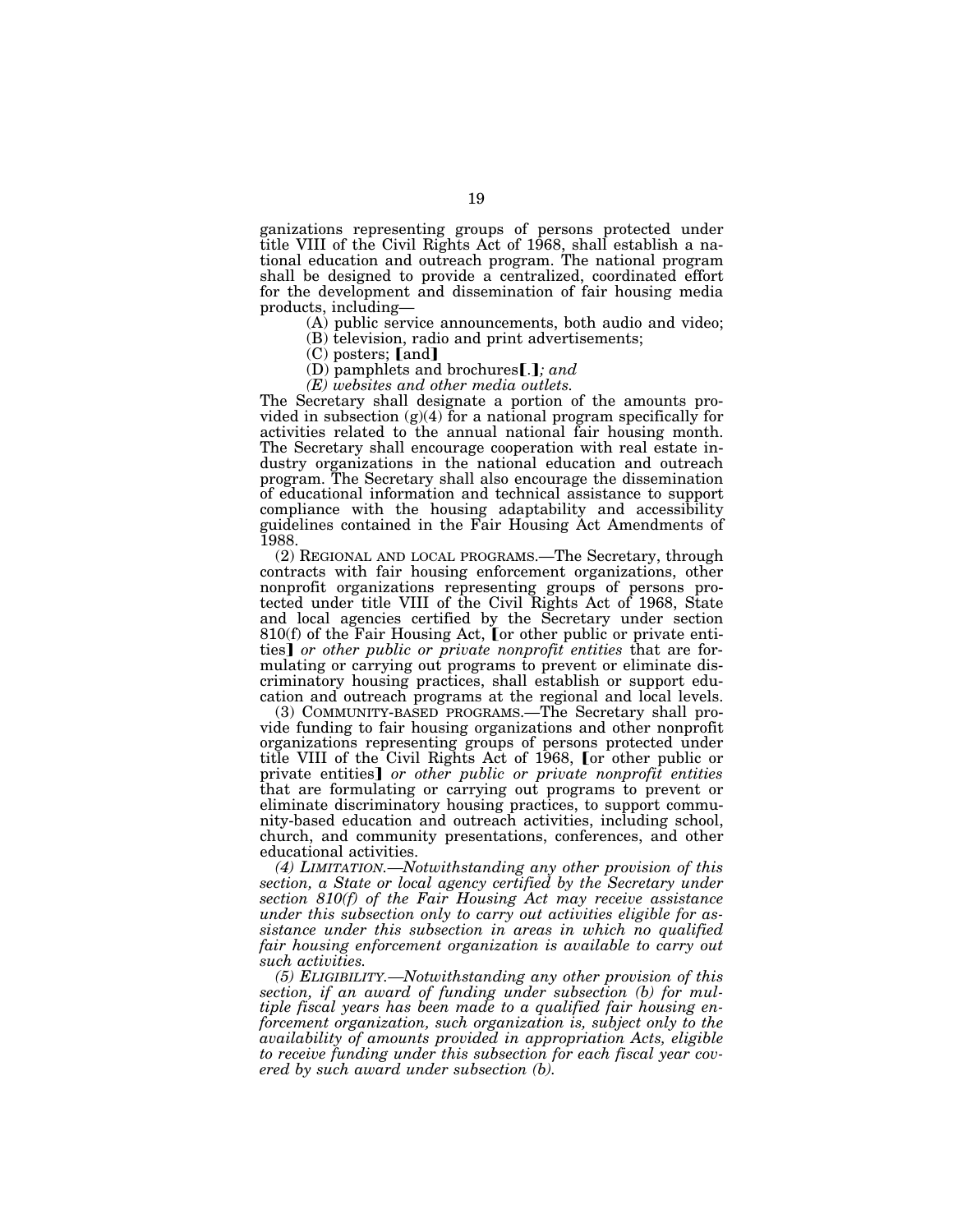(e) PROGRAM ADMINISTRATION.— (1) Not less than 30 days before providing a grant or entering into any contract or cooperative agreement to carry out activities authorized by this section, the Secretary shall submit notification of such proposed grant, contract, or cooperative agreement (including a description of the geographical distribution of such contracts) to the Committee on Banking, Housing, and Urban Affairs of the Senate and the Committee on [Banking, Finance and Urban Affairs] *Financial Services* of the House of Representatives.

*(2) PRIORITY.—In providing assistance under this section with respect to metropolitan statistical areas for which there are multiple applications for such assistance, the Secretary shall give priority to applications submitted by qualified fair housing enforcement organizations that have experience in conducting fair housing enforcement activities.* 

(f) REGULATIONS.—

(1) The Secretary shall issue such regulations as may be necessary to carry out the provisions of this section.

(2) The Secretray shall, for use during the demonstration authorized in this section, establish guidelines for testing activities funded under the private enforcement initiative of the fair housing initiatives program. The purpose of such guidelines shall be to ensure that investigations in support of fair housing enforcement efforts described in subsection  $(a)(1)$  shall develop credible and objective evidence of discriminatory housing practices. Such guidelines shall apply only to activities funded under this section, shall not be construed to limit or otherwise restrict the use of facts secured through testing not funded under this section in any legal proceeding under Federal fair housing laws, and shall not be used to restrict individuals or entities, including those participating in the fair housing initiatives program, from pursuing any right or remedy guaranteed by Federal law. Not later than 6 months after the end of the demonstration period authorized in this section, the Secretary shall submit to Congress the evaluation of the Secretary of the effectiveness of such guidelines in achieving the purposes of this section.

(3) Such regulations shall include provisions governing applications for assistance under this section, and shall require each such application to contain—

 $(\overline{A})$  a description of the assisted activities proposed to be undertaken by the applicant, together with the estimated costs and schedule for completion of such activities;

(B) a description of the experience of the applicant in formulating or carrying out programs to prevent or eliminate discriminatory housing practices;

(C) available information, including studies made by or available to the applicant, indicating the nature and extent of discriminatory housing practices occurring in the general location where the applicant proposes to conduct its assisted activities, and the relationship of such activities to such practices:

(D) an estimate of such other public or private resources as may be available to assist the proposed activities;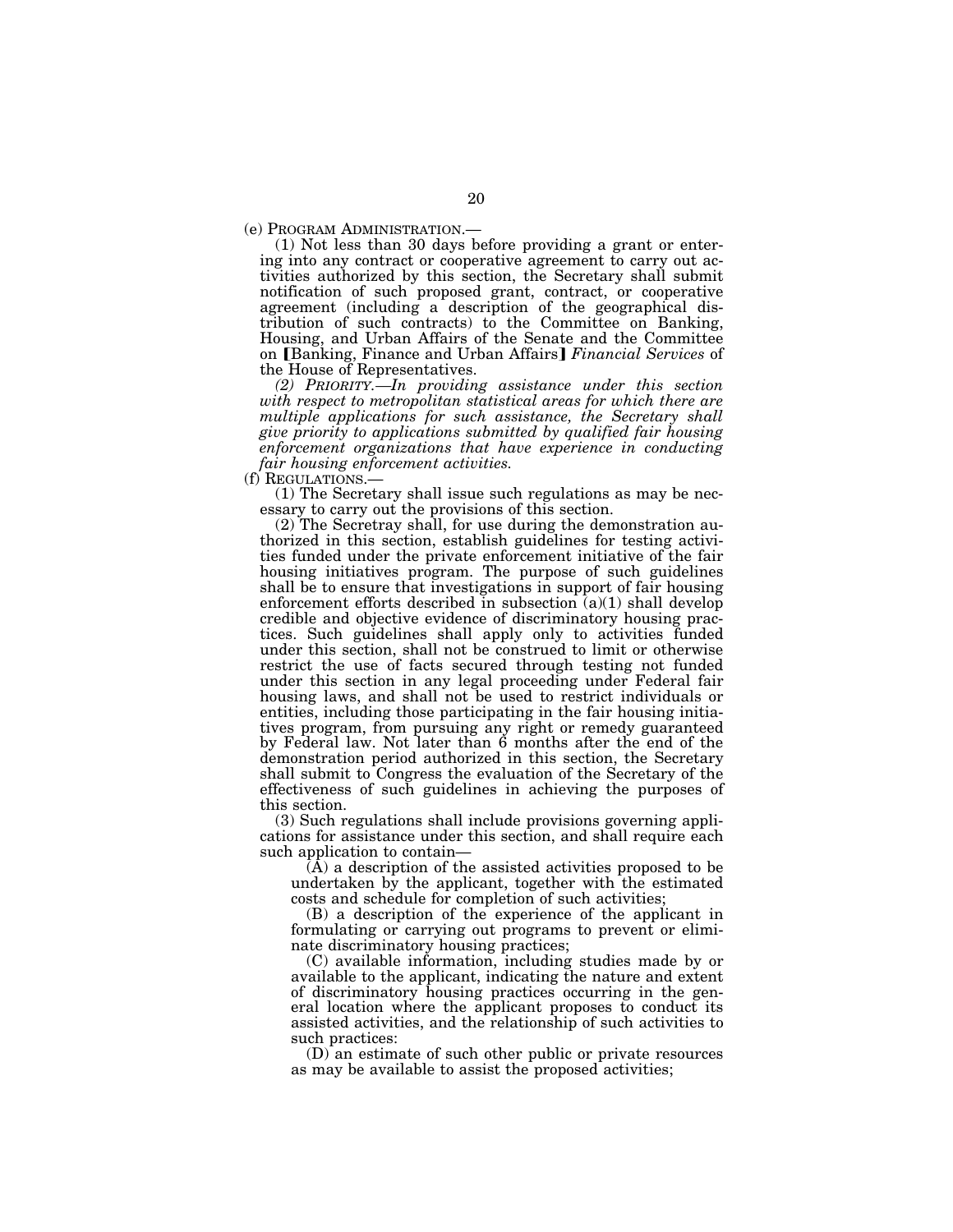(E) a description of proposed procedures to be used by the applicant for monitoring conduct and evaluating results of the proposed activities; and

(F) any additional information required by the Secretary. (4) Regulations issued under this subsection shall not become effective prior to the expiration of 90 days after the Secretary transmits such regulations, in the form such regulations are intended to be published, to the Committee on Banking, Housing, and Urban Affairs of the Senate and the Committee on Banking, Finance and Urban Affairs of the House of Representatives.

(5) The Secretary shall not obligate or expend any amount under this section before the effective date of the regulations required under this subsection.

 $(q)$  AUTHORIZATION OF APPROPRIATIONS.—There are authorized to be appropriated to carry out the provisions of this section, \$21,000,000 for fiscal year 1993 and \$26,000,000 for fiscal year 1994, of which—

 $(1)$  not less than \$3,820,000 for fiscal year 1993 and \$8,500,000 for fiscal year 1994 shall be for private enforcement initiatives authorized under subsection (b), divided equally between activities specified under subsection (b)(1) and those specified under subsection (b)(2);

 $(2)$  not less than \$2,230,000 for fiscal year 1993 and \$8,500,000 for fiscal year 1994 shall be for qualified fair housing enforcement organizations authorized under subsection  $(c)(1);$ 

 $(3)$  not less than \$2,010,000 for fiscal year 1993 and \$4,000,000 for fiscal year 1994 shall be for the creation of new fair housing enforcement organizations authorized under subsection (c)(2); and

 $(4)$  not less than \$2,540,000 for fiscal year 1993 and \$5,000,000 for fiscal year 1994 shall be for education and outreach programs authorized under subsection (d), to be divided equally between activities specified under subsection  $(d)(1)$  and those specified under subsections  $(d)(2)$  and  $(d)(3)$ . Any amount appropriated under this section shall remain available until expended.]<br>(g) AUTHORIZATION OF APPROPRIATIONS.

*(g) AUTHORIZATION OF APPROPRIATIONS.— (1) IN GENERAL.—There are authorized to be appropriated to carry out this section—* 

*(A) \$58,000,000 for each of fiscal years 2021 through 2025, of which—* 

*(i) \$55,000,000 shall be available for any activities under this section other than programs under subsection (a)(3), of which—* 

*(I) not less than \$38,000,000 shall be for private enforcement initiatives authorized under subsection (b);* 

*(II) not less than \$1,500,000 shall be for the fair housing organizations initiative under subsection (c);* 

*(III) not less than \$10,000,000 shall be for the education and outreach initiative under subsection (d), of which—*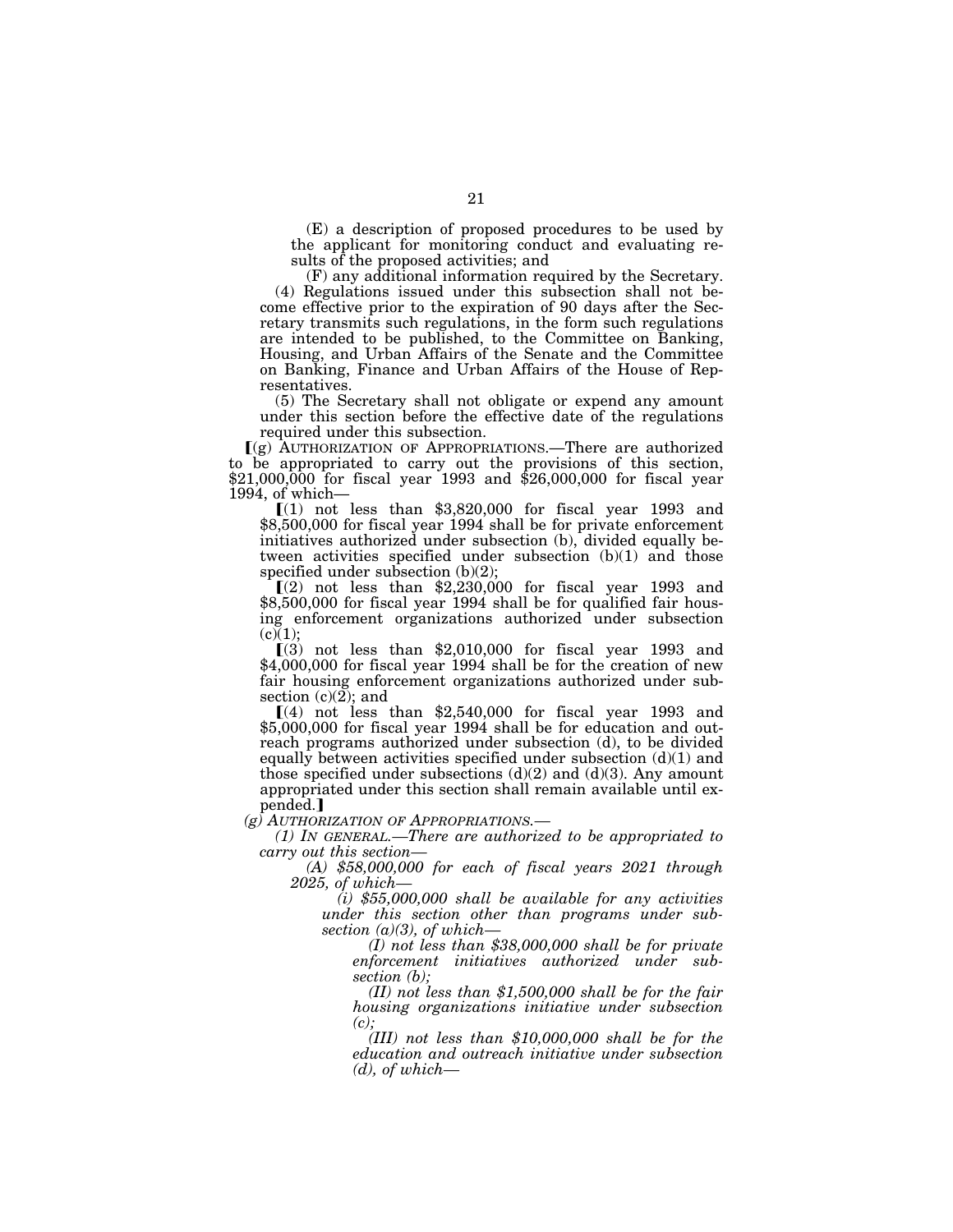*(aa) at least \$8,000,000 shall be for local education and outreach activities; and* 

*(bb) at least \$2,000,000 shall be for national media activities; and* 

*(IV) any remaining amounts shall be used for any program activities authorized under this section; and* 

*(ii) \$3,000,000 shall be available only for programs under subsection (a)(3); and* 

*(B) \$70,000,000 for each of fiscal years 2026 through 2031, of which—* 

*(i) for each such fiscal year, \$65,000,000 shall be available for any activities under this section other than programs under subsection (a)(3), of which—* 

*(I) not less than \$44,000,000 shall be for private enforcement initiatives authorized under subsection (b);* 

*(II) not less than \$1,500,000 shall be for the fair housing organizations initiative under subsection (c);* 

*(III) not less than \$12,500,000 shall be for the education and outreach initiative under subsection (d), of which—* 

*(aa) at least \$10,000,000 shall be for local education and outreach activities; and* 

*(bb) at least \$2,500,000 shall be for national media activities; and* 

*(IV) any remaining amounts shall be used for any program activities authorized under this section; and* 

*(ii) for each such fiscal year \$5,000,000 shall be available only for programs under subsection (a)(3).* 

*(2) AVAILABILITY.—Any amount appropriated under this section shall remain available until expended to carry out the provisions of this section.* 

*(3) AWARD OF FUNDING.—Within 90 days after the date of the enactment of any Act making amounts available to carry out this section, the Secretary shall issue a Notice of Funding Availability with respect to such amounts and, within 180 days after such date of enactment, the Secretary shall award such amounts.* 

(h) QUALIFIED FAIR HOUSING ENFORCEMENT ORGANIZATION.—(1) The term "qualified fair housing enforcement organization" means any organization that—

(A) is organized as a private, tax-exempt, nonprofit, charitable organization;

(B) has at least 2 years experience in complaint intake, complaint investigation, testing for fair housing violations and enforcement of meritorious claims; and

(C) is engaged in all the activities listed in paragraph (1)(B) at the time of application for assistance under this section.

An organization which is not solely engaged in fair housing enforcement activities may qualify as a qualified fair housing enforcement organization, provided that the organization is actively en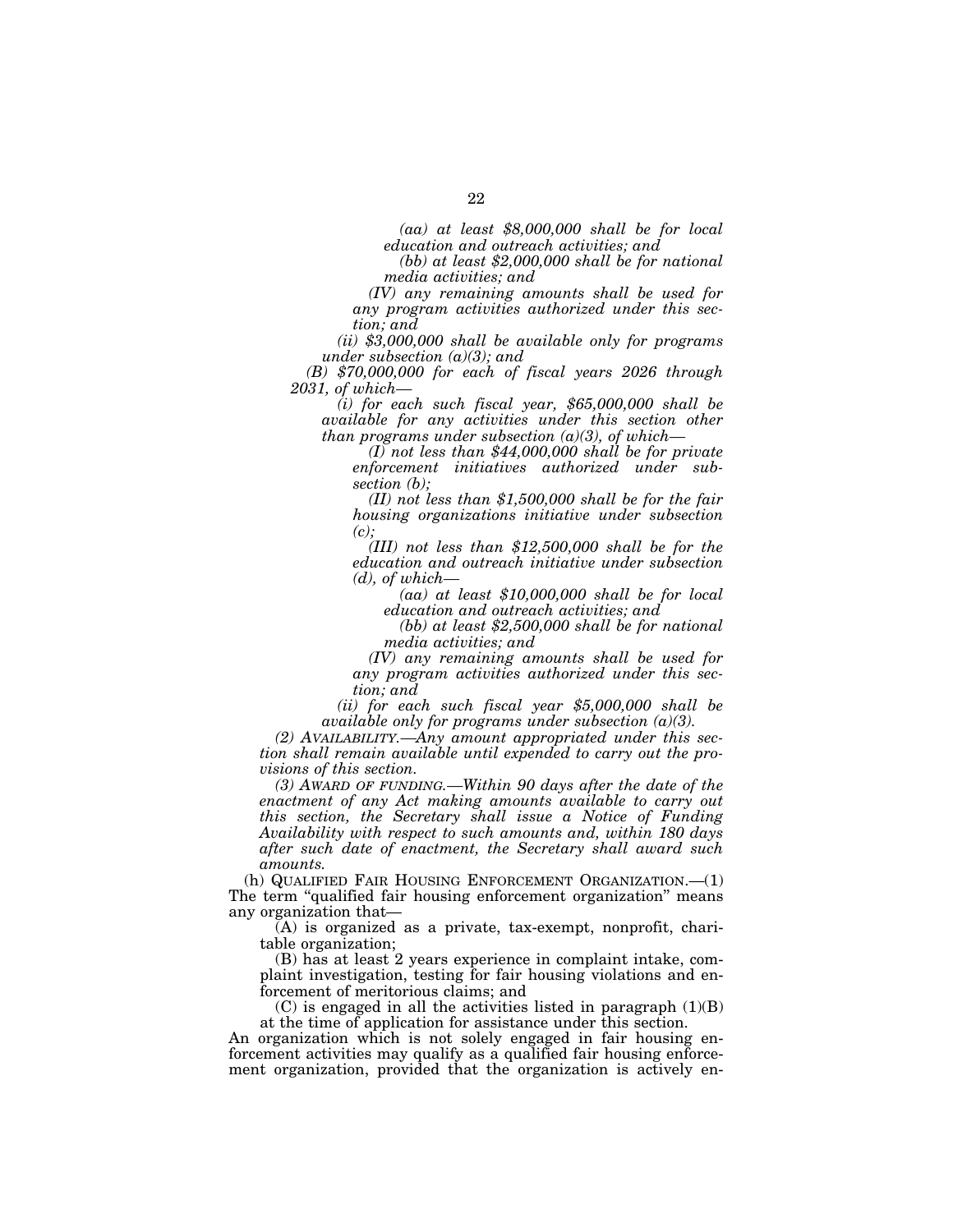gaged in each of the activities listed in subparagraph (B) *and meets* 

*the criteria described in subparagraphs (A) and (C)*. (2) The term ''fair housing enforcement organization'' means any organization that—

(A) meets the requirements specified in paragraph  $(1)(A)$ ;

(B) is currently engaged in the activities specified in paragraph  $(1)(B)$ ;

(C) upon the receipt of funds under this section will become engaged in all of the activities specified in paragraph  $(1)(B)$ ; and

(D) for purposes of funding under subsection (b), has at least 1 year of experience in the activities specified in paragraph  $(1)(B)$ .

(i) PROHIBITION ON USE OF FUNDS.—None of the funds authorized under this section may be used by the Secretary for purposes of settling claims, satisfying judgments or fulfilling court orders in any litigation action involving either the Department or housing providers funded by the Department. None of the funds authorized under this section may be used by the Department for administrative costs.

(j) REPORTING REQUIREMENTS.—Not later than 180 days after the close of each fiscal year in which assistance under this section is furnished, the Secretary shall prepare and submit to the Congress a comprehensive report *regarding such preceding fiscal year,* which shall contain—

(1) a description of the progress made in accomplishing the objectives of this section;

 $(2)$  a summary of all the private enforcement activities carried out under this section (and the use of such funds during the preceding fiscal year], the use of such funds during the pre*ceding fiscal year, and outcomes such as the number of housing units made available and accessible to protected classes under the Fair Housing Act (42 U.S.C. 3601 et seq.)*;

(3) a list of all fair housing enforcement organizations funded under this section during the preceding fiscal year, identified on a State-by-State basis;

(4) a summary of all education and outreach activities funded under this section and the use of such funds during the preceding fiscal year; and

(5) any findings, conclusions, or recommendations of the Secretary as a result of the funded activities.

\* \* \* \* \* \* \*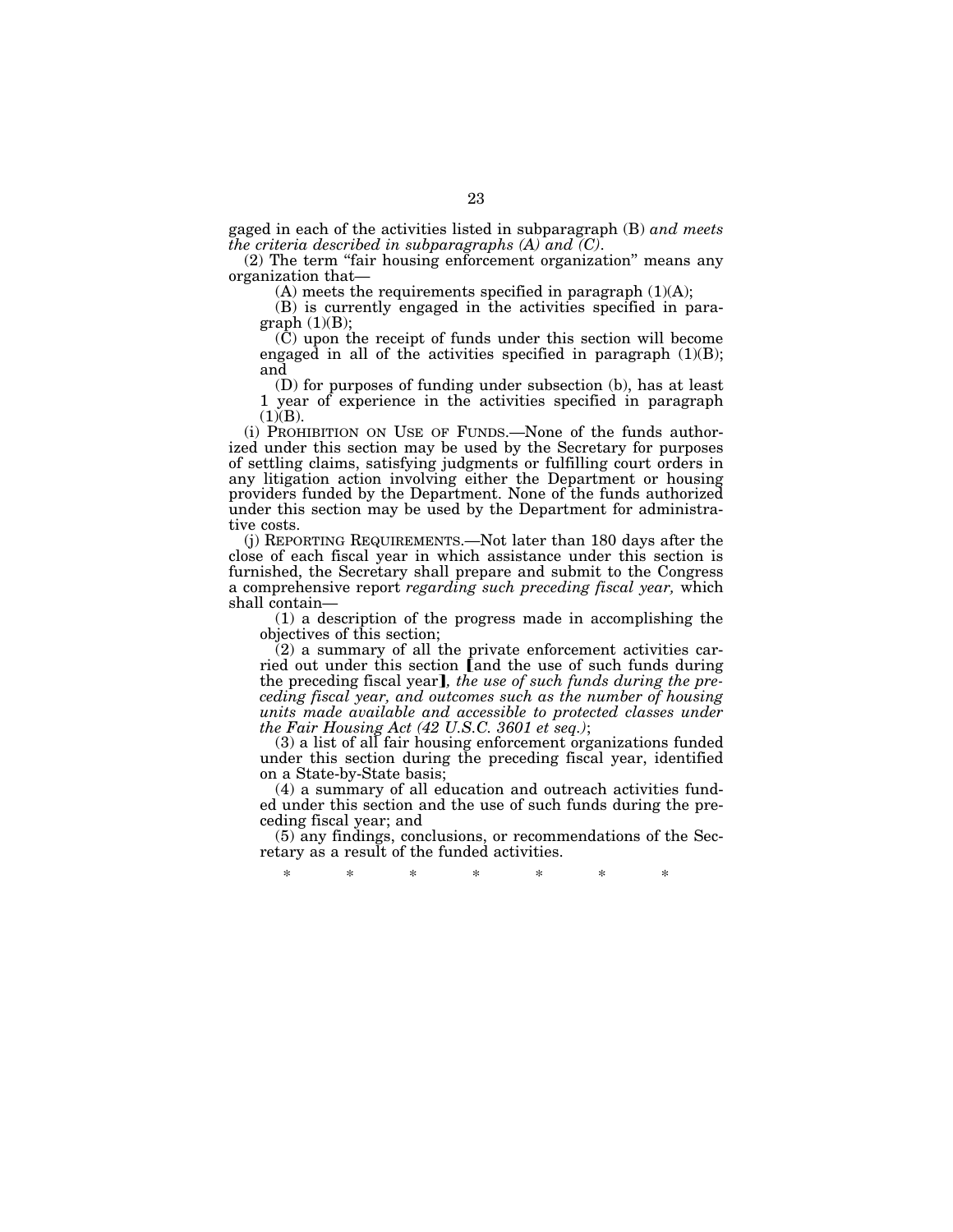## MINORITY VIEWS

Committee Republicans unequivocally oppose illegal housing discrimination and support efforts to hold bad actors accountable. Unfortunately, H.R. 149 does nothing to deter or punish localities that allow discrimination to occur and will not support the victims of housing discrimination.

Instead, H.R. 149 drastically increases taxpayer funding for a few non-profits that are more interested in their bottom line than targeting and punishing bad actors.

The bill authorizes \$735 million in new grant funding for the Department of Housing and Urban Development (HUD)'s Office of Fair Housing Initiatives Program (FHIP). FHIP is responsible for overseeing local, regional, and national fair housing testing programs.

However, Committee Democrats have yet to demonstrate how this increased funding would assist the current HUD fair housing programs in eliminating discrimination. This bill throws more money at organizations without clear accountability or transparency requirements to understand how the funding will be used. It will also do nothing to ensure that the federal government is doing all it can to end illegal discrimination and hold bad actors accountable.

Republicans offered three commonsense amendments during Committee markup that would have strengthened HUD's efforts to eradicate discrimination and address the specific failures of H.R. 149:

• Rep. Kustoff offered an amendment that would have allowed HUD to suspend a locality's community development grants for one year if they violate fair housing laws.

• Rep. Stivers offered an amendment that would have made grantees under the program submit audited financial statements to HUD to show that any grant money is well spent.

• Rep. Zeldin offered an amendment that would have created a Victims Compensation Fund that would help the true victims in those communities, not just the nonprofits who discover violations of the law. Any proceeds from lawsuits in this bill would be submitted to the Fund and distributed to those who were discriminated against before the bad actors were discovered.

Each amendment was rejected by Democrats on a party line vote. Stakeholders, victims, and advocates know that simply increasing funding alone will not end illegal housing discrimination.

Rather than come together to ensure a bipartisan approach to prevent, deter, and punish bad actors who discriminate in housing, Committee Democrats took the partisan path.

By rejecting commonsense policies that are proven to deter and punish bad actors, H.R. 149 fails to improve the very program it